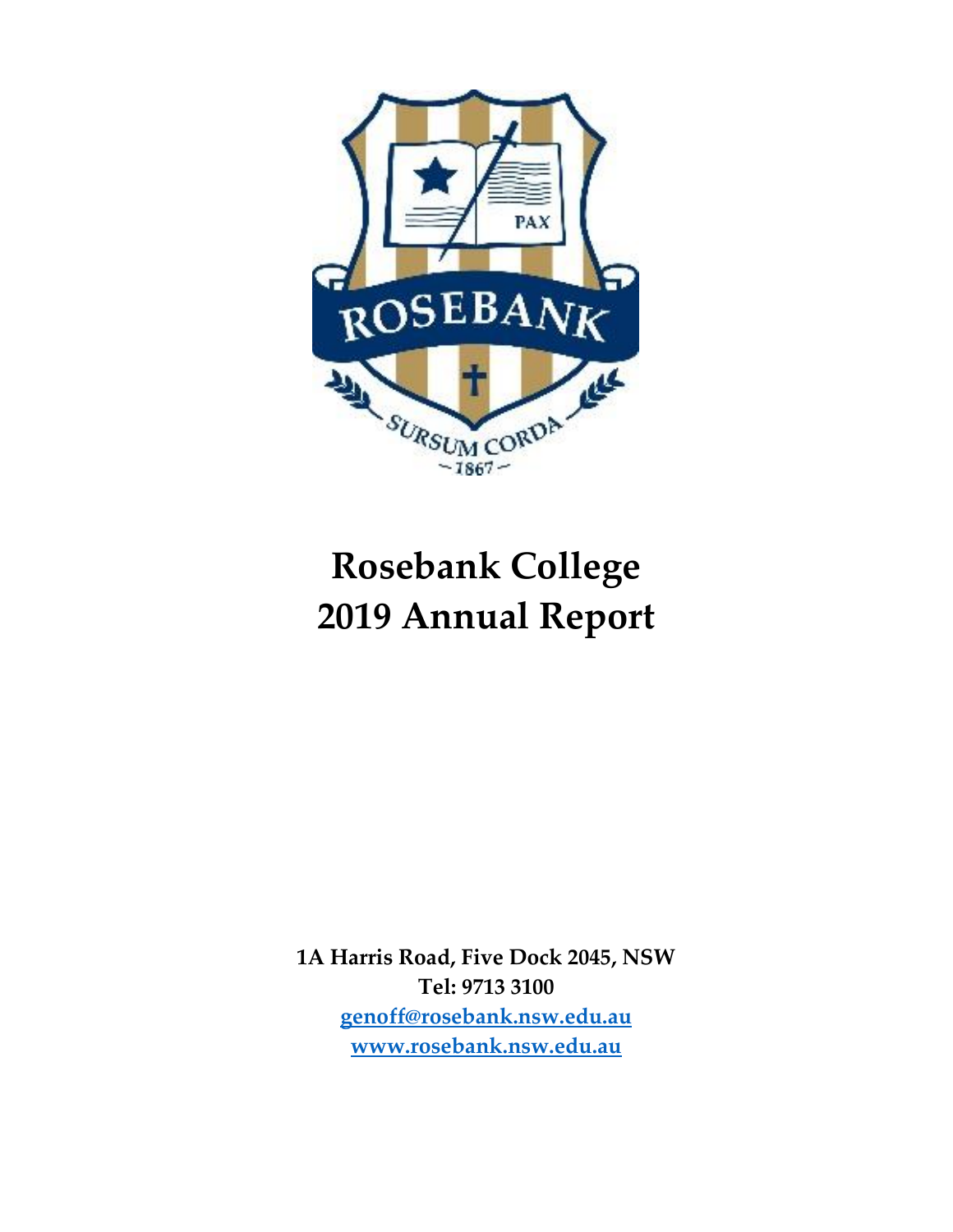## **CONTENTS PAGE**

| <b>Section I</b>        | A Message from Key School Bodies                                                                | $\mathbf{3}$            |
|-------------------------|-------------------------------------------------------------------------------------------------|-------------------------|
| $\mathsf{L} \mathsf{L}$ | Chair of the Board                                                                              | $\mathbf{3}$            |
| .2                      | College Principal                                                                               | $\overline{\mathbf{r}}$ |
| 1.3                     | <b>College Captains</b>                                                                         | $\overline{7}$          |
| <b>Section 2</b>        | Contextual Information about the School and Characteristics of                                  | $\overline{\mathbf{z}}$ |
|                         | the Student Body                                                                                |                         |
| 2.1                     | Contextual Information                                                                          | 7                       |
| 2.2                     | Ministry                                                                                        | 9                       |
| 2.3                     | Characteristics of the School Body                                                              | $\overline{10}$         |
| <b>Section 3</b>        | <b>Student Outcomes in Standardised Literacy and Numeracy</b>                                   | $\overline{10}$         |
|                         | <b>Testing</b>                                                                                  |                         |
| 3. I                    | <b>Year 7 NAPLAN results</b>                                                                    | $\overline{10}$         |
| 3.2                     | Year 9 NAPLAN results                                                                           | $\mathbf{H}$            |
| <b>Section 4</b>        | <b>Senior Secondary Outcomes (Student Achievement)</b>                                          | П                       |
| 4. I                    | Granting of Records of School Achievement                                                       | $\mathbf{H}$            |
| 4.2                     | Results of the Higher School Certificate                                                        | $\mathbf{H}$            |
| 4.3                     | Senior Secondary Outcomes                                                                       | $ 2\rangle$             |
| <b>Section 5</b>        | Teacher Professional Learning, Accreditation and Qualifications                                 | 12                      |
|                         |                                                                                                 |                         |
| <b>Section 6</b>        | <b>Workforce Composition</b>                                                                    | $\overline{14}$         |
| <b>Section 7</b>        |                                                                                                 | 15                      |
|                         | <b>Student Attendance, Retention Rates and Post-School Destinations</b><br>in Secondary Schools |                         |
| 7.1                     | <b>Student Attendance</b>                                                                       | 15                      |
| 7.2                     | Retention of Year 10 to Year 12                                                                 | 15                      |
| 7.3                     | <b>Post-School Destinations</b>                                                                 | 16                      |
| <b>Section 8</b>        | <b>Enrolment Policies</b>                                                                       | 16                      |
| 8. I                    | Rosebank College Enrolment Policy                                                               | 16                      |
| <b>Section 9</b>        | <b>Other School Policies</b>                                                                    | 20                      |
| 9. I                    | <b>Student Welfare</b>                                                                          | 20                      |
| 9.2                     | <b>Bullying Prevention and Intervention</b>                                                     | 21                      |
|                         | 9.3 Student Management Policy and Discipline Guidelines                                         | 21                      |
| 9.4                     | <b>Reporting Complaints and Grievances</b>                                                      | 21                      |
| <b>Section 10</b>       | <b>School Determined Priority Areas for Improvement</b>                                         | 21                      |
|                         |                                                                                                 |                         |
| <b>Section II</b>       | <b>Initiatives promoting Respect and Responsibility</b>                                         | 23                      |
|                         |                                                                                                 |                         |
| <b>Section 12</b>       | <b>Parent, Student and Teacher Satisfaction</b>                                                 | 24                      |
| 2.1                     | 2019 Parent Survey                                                                              | 24                      |
| 12.2                    | 2019 Student Exit Survey                                                                        | 25                      |
| 12.3                    | 2019 Staff Survey                                                                               | 27                      |
| 12.4                    | College Staff Involvement                                                                       | 28                      |
| <b>Section 13</b>       | <b>Summary Financial Information</b>                                                            | 28                      |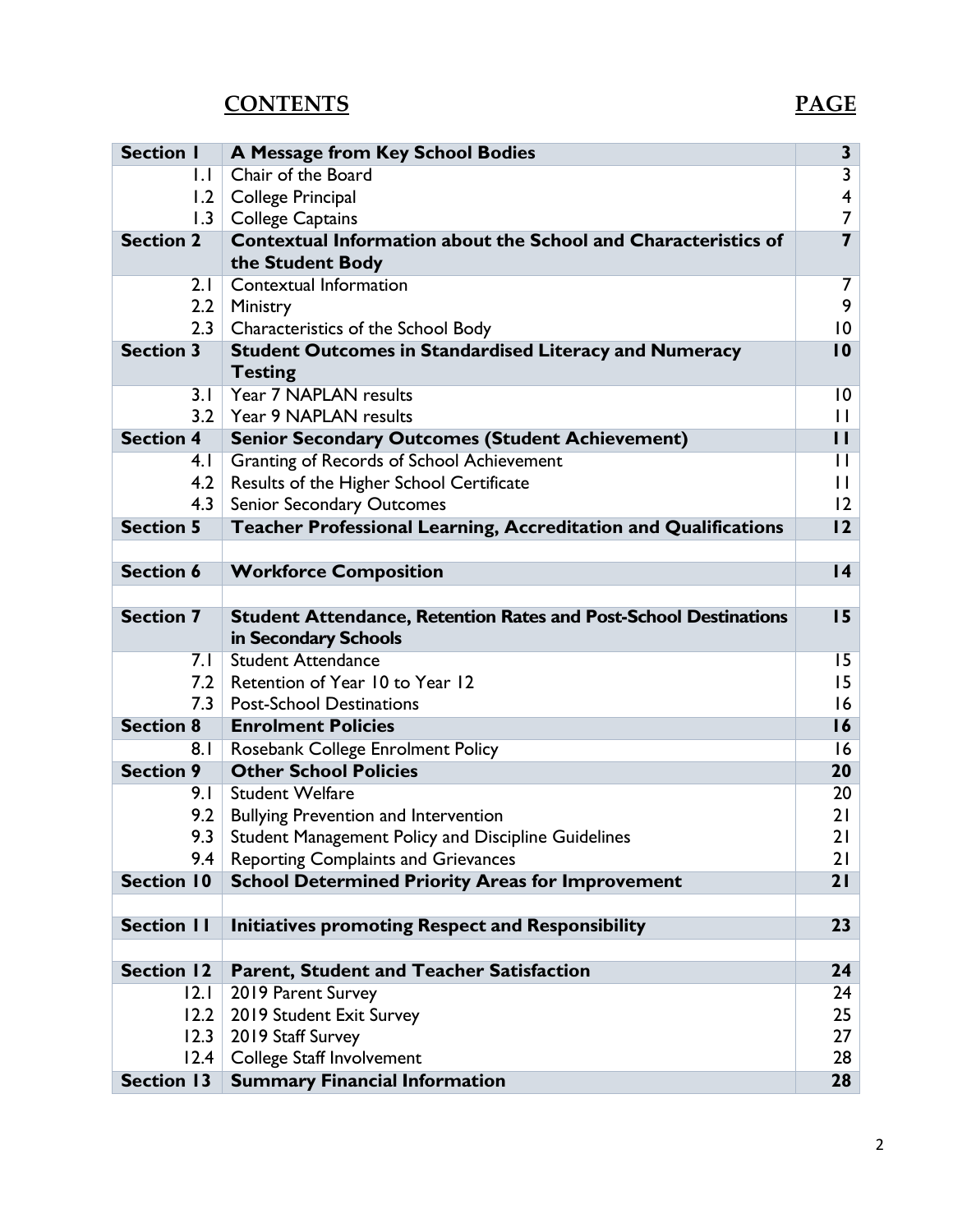#### **Section 1: Message from Key School Bodies**

#### **1.1Chair of Board**

It is a great honour to celebrate with the community the end of the academic year of 2019.

Through the extraordinary leadership of Principal, Mr Tom Galea, the Rosebank community can boast of many achievements. These included the College undergoing a successful educational audit for Registration and Accreditation with renewal being granted for the next five years; two new Houses were successfully introduced in 2019, Adamson and Hayes - named after Sister Magdalen Adamson and Mr Francis Hayes; new Child Safeguarding initiatives were launched including an online CARES reporting program, student posters placed in all classrooms and workshops for staff and students conducted; other pastoral achievements included the ongoing development of the Lunch Time Club program, the Student Leadership initiatives including two new Senior Leadership positions (Co-curricular and Ministry), as well as greater opportunities for students to participate in leadership activities. Wellbeing Week continued to remind staff and students of the value of stopping and focusing on self-health, giving gratitude and thanks to others and the importance of mindfulness and relaxation.

We thank our Local, State and Federal representatives who are wonderful supporters of the College. We note the efforts of Mayor Angelo Tsirekas (Canada Bay Council), Mr John Sidoti (Member for Drummoyne), Ms Jodi McKay (Member for Strathfield) and Dr Fiona Martin (Member of Parliament for Reid) and we express our gratitude for the financial support of over \$16.6m in recurrent funding (Federal and State) to allow us to create and sustain our community. We are particularly thankful for the fact that State and Federal Governments have heard the needs of families who want the freedom to choose their school and who are entitled to government funding. We hope and pray that the restored 3% funding indexation for 2019 will continue into the transition arrangements for 2020 and so continue to relieve the pressure on families and their fees. We give thanks for the offer of an additional Government capital funding for a new classroom block of \$1.485m to allow us to replace the demountables with permanent, safe, contemporary and comfortable learning spaces for our students.

We take this opportunity to thank parents for your untiring support and confidence in the College. There are many ways in which you have shown this commitment, including through your contribution of \$11.3m in post-tax fees.

We also thank all our staff, especially the House and Curriculum Coordinators, who have faithfully carried out their duties with integrity and commitment. They are the essential component of enablers who constantly give so much of themselves. We are also grateful to their families and loved ones who share them with us so generously and for long periods of time. The work of education is an 'all in' affair. The College Executive have worked tirelessly serving the community with exceptional management and leadership. We thank Mr Hardwick, Dr O'Shea, Ms Anderson, Ms Clark, Mrs Chiandotto, Mr Murphy and Mr Jeffery for their care of this remarkable community.

We thank all our students ably lead by their 66 senior leaders and represented by 100 SRC representatives.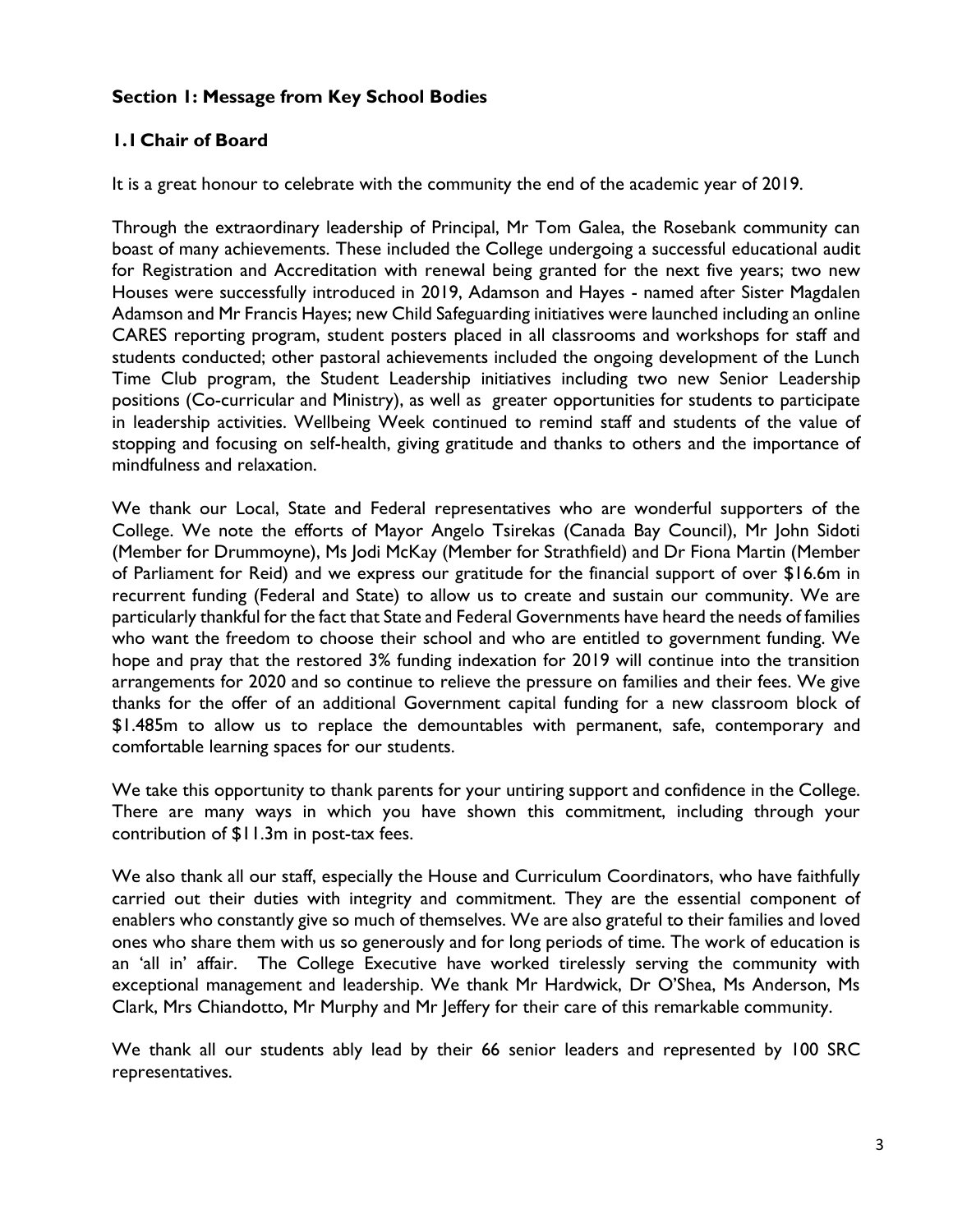Finally, I personally wish to thank my fellow Directors on the Rosebank College Board who give generously of their time on a volunteer basis.

Ms Tara McCarthy Board Chair

#### **1.2 College Principal**

Standing at the end of this second decade of the 21st Century, the year of 2019 will be remembered for the spirit with which Rosebank has applied itself to the Mission of Good Samaritan Benedictine education. This is the approach to the schooling of young women and men whose lives are meant to foster a love of learning, to love as God loves by living the gospel, and a commitment to wisdom. In a world saturated with individualism, disillusionment with leaders (whether church or governmental), an increasing division between many people and the suspicion of those who are perceived as "other" or stranger, it is definitely possible to lose hope.

However, Benedict's vision of community is relevant and realistic as this 1600-year tradition provides tools, guidance, and structure for living with all varieties of people; as well as our own gifts, foibles, strengths, and weaknesses. Joan Chittister, a Benedictine sister from Eyrie USA, writes that Benedictine spirituality helps us deal with the issues and concerns that we face today, issues such as stewardship, relationships, authority, community, balance, work, simplicity, prayer, as well as spiritual and psychological development. That is why we say we have an 'ancient wisdom for modern times'.

In 2019, Good Samaritan Education supported by its ten Colleges hosted the international Benedictine Education Network 2019 Conference in October here in Sydney (BENet2019). Rosebank was proud of its significant contribution to the program. In one of the keynote addresses, Fr Michael Casey reminded us of two key words within our Benedictine tradition: Honour and Humility - which seem essential to this approach to life.

The honour we are expected to show our parents as espoused in the Gospels is expanded by Saint Benedict to include all people. Honour transcends civility, courtesy and respect. It accepts other persons gratefully for what they are. It communicates an unconditional positive regard. To honour another means being prepared to take second place in their presence. Honour involves a high degree of self-restraint. It encourages the emergence of what is deepest, providing a nurturing environment in which the inner self may become ever more visible and more active. Persons who show honour are high-quality persons because they see more than others can but, instead of claiming high value for themselves, they project it back onto those whom they encounter.

Saint Benedict advises we are to give honour to all persons, irrespective of their visible worthiness – an indiscriminate honour. When Benedict is talking about hospitality, he understands this as receiving strangers, rather than merely entertaining friends or being nice to benefactors. This might be referred to as a supercharged attentiveness.

Giving honour to others flows from competence and confidence; it is not a sign of timidity or weakness. It reflects Samson's riddle in the Book of Judges (14:14), "Out of strength comes sweetness."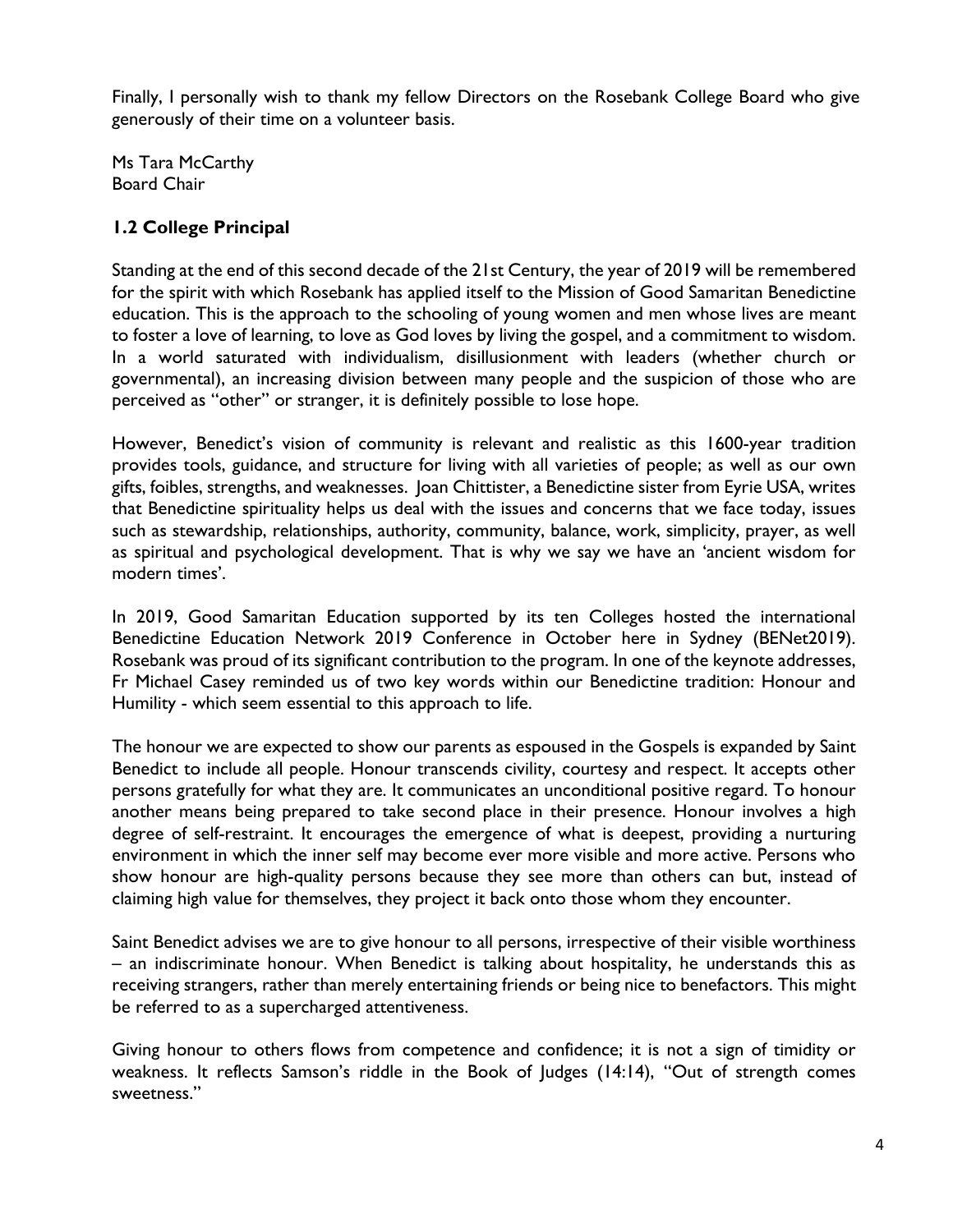The second key word is Humility. Too often it has a connotation of undervaluing oneself or making a pretense of doing so for some ulterior purpose. However, humility is not a triumph of willpower and effort, but an easing into a more human, more natural, less toxic form of existence. It is not driven by a desire to conform to external standards of behaviour, but is the natural consequence of a person growing in self-truth through responsiveness to the gifts from our creator God. Humility is the outcome of living a spiritual life.

Real humility derives from being exposed to a reality that is infinitely higher and greater than ourselves. I begin to see myself in relation to something that is larger and nobler. It is this gifted exposure to the self-revelation of God – in whatever form it assumes – that begins us on the pathway of authentic humility. It is an advance in self-knowledge.

As parents and as educators our awesome task is to draw on our own experience to explain, to motivate and to create opportunities for others to journey into the spiritual world. However, this requires us to do our own work, our own homework.

For all of us this means exposure to and the creation of counter-cultural practices of solitude and silence to allow what is already in the heart to come to the surface of consciousness. It also can be supported by the three postures as identified by Fr Michael: Humility as Solidarity - the capacity to cooperate and collaborate on common projects; Humility as Admiration - valuing other people by being open to life's grandeur; Humility as Appreciating - recognizing with gratefulness one's highest gifts and using them in the service of something greater than oneself.

If we are to intensify the "Good Samaritan Benedictine" character of our school then, it would seem that this means working so that our graduates would leave us committed to a more mature "seeking of God" (in humility and through honour), than they were when they first came under our care. To this end we organise all things so that this can occur in the many dimensions and activities of Rosebank that address matters of the Heart, Mind, Body and Soul.

In 2019, the College has continued to use and reflect on its Mission Framework following its launch 12 months ago. This Framework holds together the many efforts and activities for the whole community in its four domains of Learning, Pastoral Care, Ministry and Co-curricular as well as its four enablers of Adult Formation, Administration, Resources and Governance. In following this framework, we can both identify gaps in our efforts and set clear, well developed and researched priorities.

The College has continued to grow in enrolments nearly reaching its maximum of 1400 students and in its academic achievements with the 2019 NAPLAN results exceeding State averages in all literacy and numeracy aspects by considerable margins. Further, with over 84% of students performing in the top three HSC bands, we now anxiously await the results of the recent HSC examinations.

Other memorable achievements include the Immersion experiences conducted to Tanzania, the Northern Territory and the Kokoda Trail, as well as Ministry Outreach to the Philippines and Central Australia; development of an extensive Staff and Student Spirituality Formation program; 20 student catechists working in Local Primary schools; and the broadening of the International Benedictine Short Stay Student Exchange Program (IBSSSEP) offerings to include Italy, South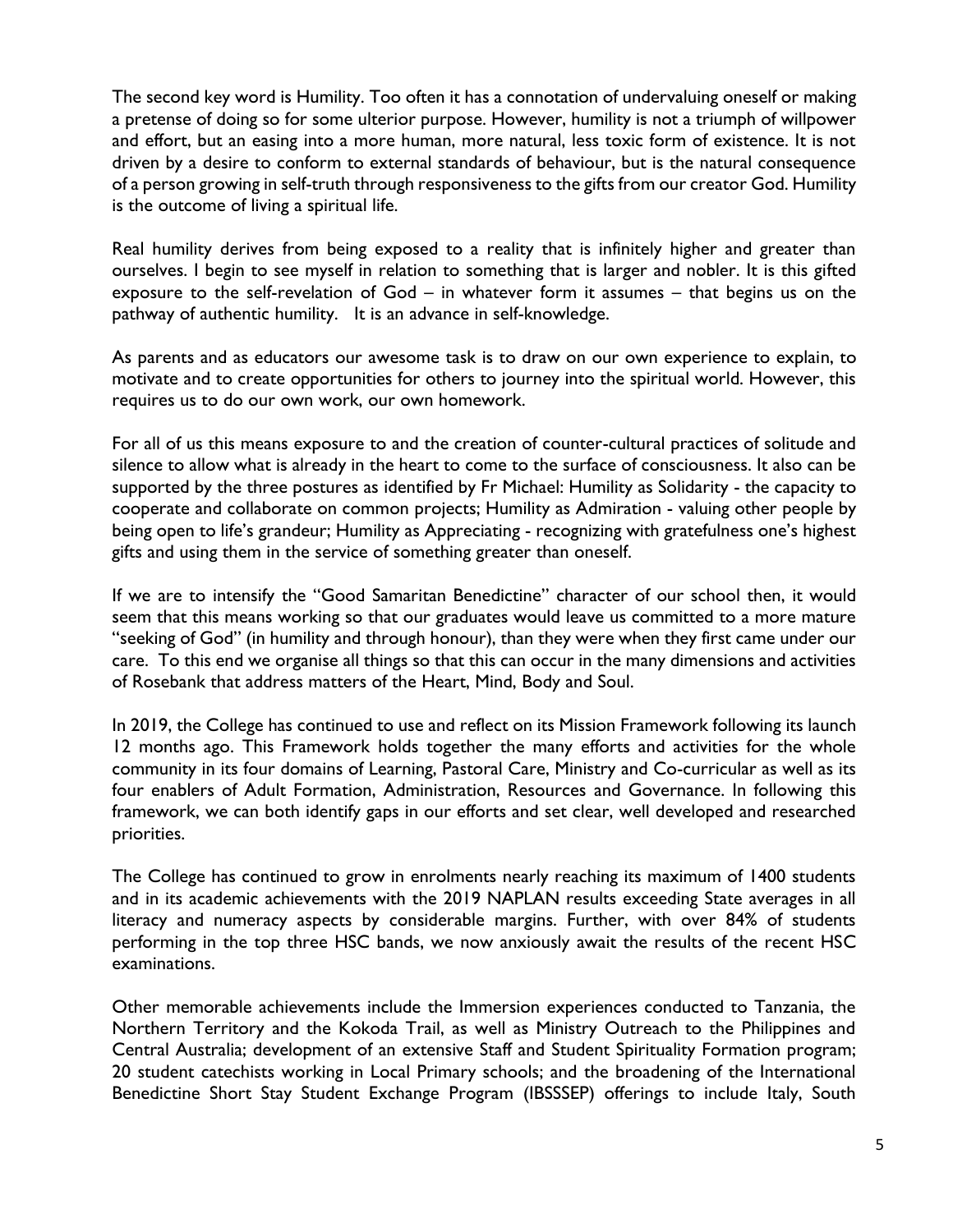America and Africa.

In Co-curricular, we have celebrated a huge increase in both participation and success. These include the wonderfully staged and inspiringly performed musical, 'Shrek'; 34 out of 39 teams qualifying for either CBSA or SCC semi-finals and equally successful in the after school/weekend competitions; 15 Championship teams recognised at Regional and State level; and Introduction of The Vacation Care Sport, Activity and Study Program.

In reaching the end of our academic year, we thank GSE and our Directors and Members and particularly the Chairs, Ms Tara McCarthy and Sr Catherine McCahill who have led with wisdom, skill and discernment. The College is exceptionally well serviced by the fine women and men who manage Governance for the College and have demonstrated a high level of care and commitment to its mission. We also continue to extend our gratitude for the inspiration, encouragement and challenge offered by the Sisters of the Good Samaritan. While they have no direct responsibility for the running of the ten GSE Colleges, their support has not waned, and their presence is felt at all times in mutual appreciation and discernment.

We thank the parents and P&F for their generosity, care and commitment to the College.

We also thank all of our student leaders, including our 2019-2020 Captains. We have been again inspired by our students' aspirations, creativity, commitment, generosity and the sense of pride in their College. Neither they nor we are perfect however what is special at Rosebank is how we work with each other's strengths and forgive each other's limitations. We congratulate them for their wonderful personal and team-based successes in all areas of school life.

As we turn to 2020 with growing confidence and pride, we will be taking up the theme of being Peace Makers as our collective focus. This theme reminds us that the peace promised in the Gospels comes with a tag. The peace we long for can only come from Justice when all are treated equally, when all are honoured and when all live in humility.

Projects for 2020 include: the consolidation, planning and launching of the College Strategic Plan for 2021 – 2025; a continuation of our 4 year eLearning project that is renewing and revitalising our learning programs throughout the College; the completion of the expansion of the Auditorium and its Colonnade as well as Inkamana; redevelopment of the cemetery and chapel, detailed planning and approvals for a new teaching block of contemporary spaces to replace the demountables, consolidating and expanding the Vacation Care Sport, Activity and Study Program; enhancing the current staff planning and review tools; integrating our reporting, assurance and learning systems into our Compliance and Risk Framework; and strengthening the connection with and educational programs for parents.

There continues to be much to be accomplished. May God continue to strengthen us for Mission with humility and humbleness, with renewed vigour, focus, priorities and a commitment to continue our service in 2020.

Mr Tom Galea **Principal**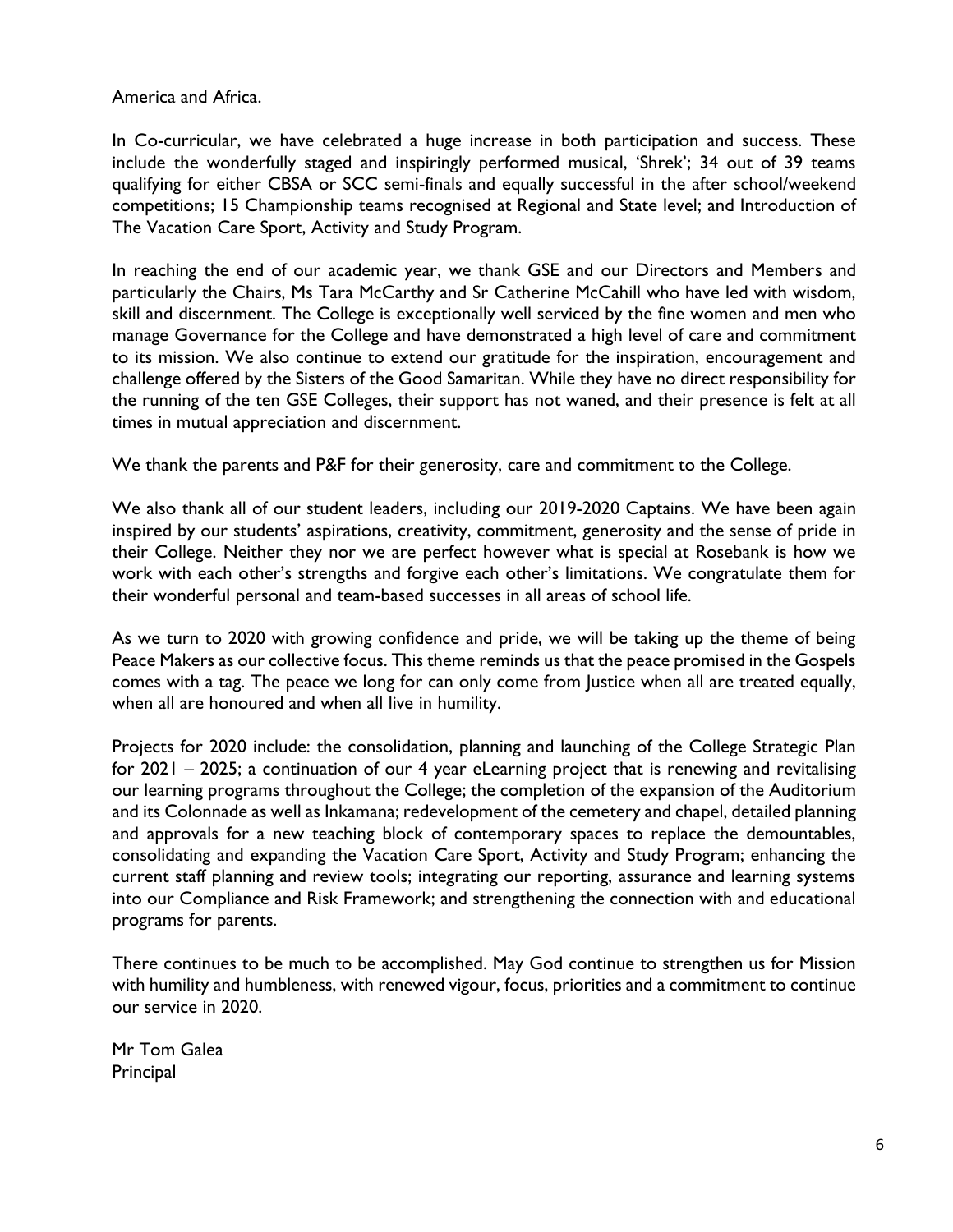#### **1.3 College Captains (Graduating Class of 2019)**

As the Captains of the Graduating class of 2019, we wish to thank the many friends, family members and Teachers of the College who have helped us along this journey, which now represents the culmination of six years of high school education. Not a day passes where we do not look back fondly on our tenure as College Captains during 2018/2019. We are extremely grateful to be surrounded by so many inspirational and supportive individuals who have guided us through our journey. Without their hard work and dedication, we would not have been able to excel as a year group.

Whilst we have been through a great deal as a cohort, looking back we find ourselves focusing on the good times, and learning from the 'not so good' times. Going forward, as a year group we have created many indelible memories over the last six years, establishing a strong foundation for us to grow.

We would be remiss if we did not thank the dozens of hardworking teachers and staff who, at one point or another, have lent us their words of wisdom and open hearts. In particular, we would like to thank our Principal, Mr Galea, for the multitude of opportunities he has extended to our year and the steadfast leadership he provides. Furthermore, many thanks to the senior leadership team, specifically Mr Hardwick, Ms Clark and Ms Gow, who have sacrificed countless hours in ensuring a strong representative student body and empowered us every step of the journey.

Collectively, we thank the tireless work of every teacher at this school and, looking back, we see how hard they have worked to help us to be the people we are today. We encourage younger years to recognise this quality in their teachers earlier than we did, as their teaching makes up the heart of Rosebank.

Whilst we have loved our time as Captains and students, we accept and know that it is time for us to move forward with the knowledge that the College's legacy transcends any one student's impact.

The College has prepared us for our next step, strong in knowing that what we have achieved is remarkable, and our best days are still to come. Despite current stress of the upcoming HSC, each graduate is far stronger than they realise and worth more than any mark can tell you. We wish great success to all of our peers; it has been a joy to represent and work alongside you.

Harry Sumption and Molly Hayes College Captains

#### **Section 2: Contextual Information about the School and Characteristics of the Student Body**

#### **2.1 Contextual Information**

Rosebank College is a Good Samaritan, Benedictine, Catholic Co-educational school offering a dynamic learning environment for students in Years 7-12. Founded by the Sisters of the Good Samaritan in 1867, the College celebrated its 150-year anniversary in 2017. Rosebank has a rich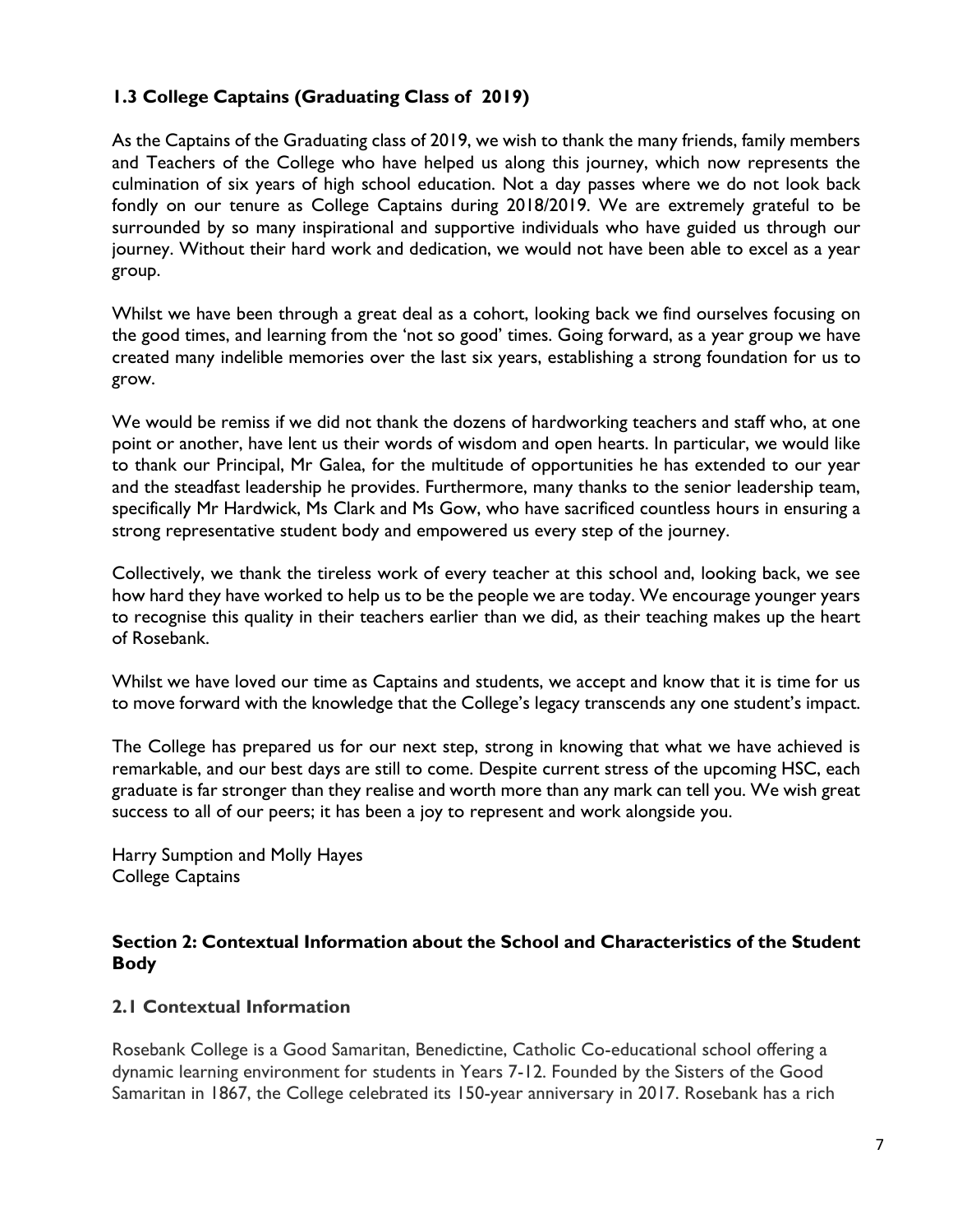Good Samaritan Benedictine heritage centred around the values of Peace, a Love of Christ, Stewardship, Hospitality, Compassion and Service. The harmonious co-existence of this tradition with contemporary pedagogy, professional staff, functional learning and recreational spaces, engender a community where each student has the opportunity to pursue their talents and interests in a caring and supportive environment.

Rosebank offers a challenging curriculum, including a breadth of course offerings, extensive cocurricular activities and a comprehensive Pastoral Care program of wellbeing and development, which fosters a sense of belonging for each child; actively promotes acceptance of the individual and individual differences; encourages responsibility; implements a peer support training program where Year 9 students assist Year 7 students making the transition to secondary school education; and is based on a vertically grouped House system so that students benefit from the interaction of working together across year groups. Student progress is monitored, tracked and reported to parents regularly.

Innovative learning is a key feature of the curriculum. This encompasses: ConnectED - a Year 7 integrated and multi-disciplinary approach to learning in English, History and Geography; accelerated apprenticeships and school-based traineeships; accelerated learning and enrichment opportunities across many subjects and EnrichED - the College's Gifted & Talented program which consists of the InnovatED and InspirED modules, designed to challenge, motivate and engage learners who require further extension in Years 7-10. Added to this broad program is the International Benedictine Short Stay Student Exchange Program (IBSSSEP), the Extended Day Program and the School Holiday Program.

Rosebank engages active learners to become discerning and responsible global citizens. We integrate e-learning tools and pedagogies to develop digitally literate, critical and creative thinkers. A dedicated study tutor works with students, particularly seniors, to help them develop good study habits, organisation and learning skills. Benedictine education places creative and performing arts at the centre of learning with music, art, drama and dance being the original languages and window to the soul. Throughout the year, there are opportunities for students to share their creative gifts, including the Festival of Creative Spirit, musical showcases, drama performances, exhibitions of major works and hospitality functions.

The College's extensive and broad Co-curricular Program promotes each student's physical, cultural and social development. Each term, students are invited to choose from over 30 activities to participate in on a Thursday afternoon. Two of the four selections must be a physical activity. Professional trainers and coaches are employed to conduct each activity. This ensures a high level of skill development and a rewarding experience.

Rosebank strives to be a flexible and inclusive community, reaching out to others in prayer, practice and perspective. It is a place where staff and students want to be - a centre of academic excellence, where students fully engage in their learning to make a difference in their world. An eight-stage building program has provided modern facilities for a 21st century education. This includes a Research and Study Centre, Technology and Design Centre, an Art Centre, a Trade Training Centre, a Creative and Performing Arts Centre, a Science Learning Centre, numerous general learning areas, multi-purpose indoor gymnasium, administration building and upgrades to existing learning spaces.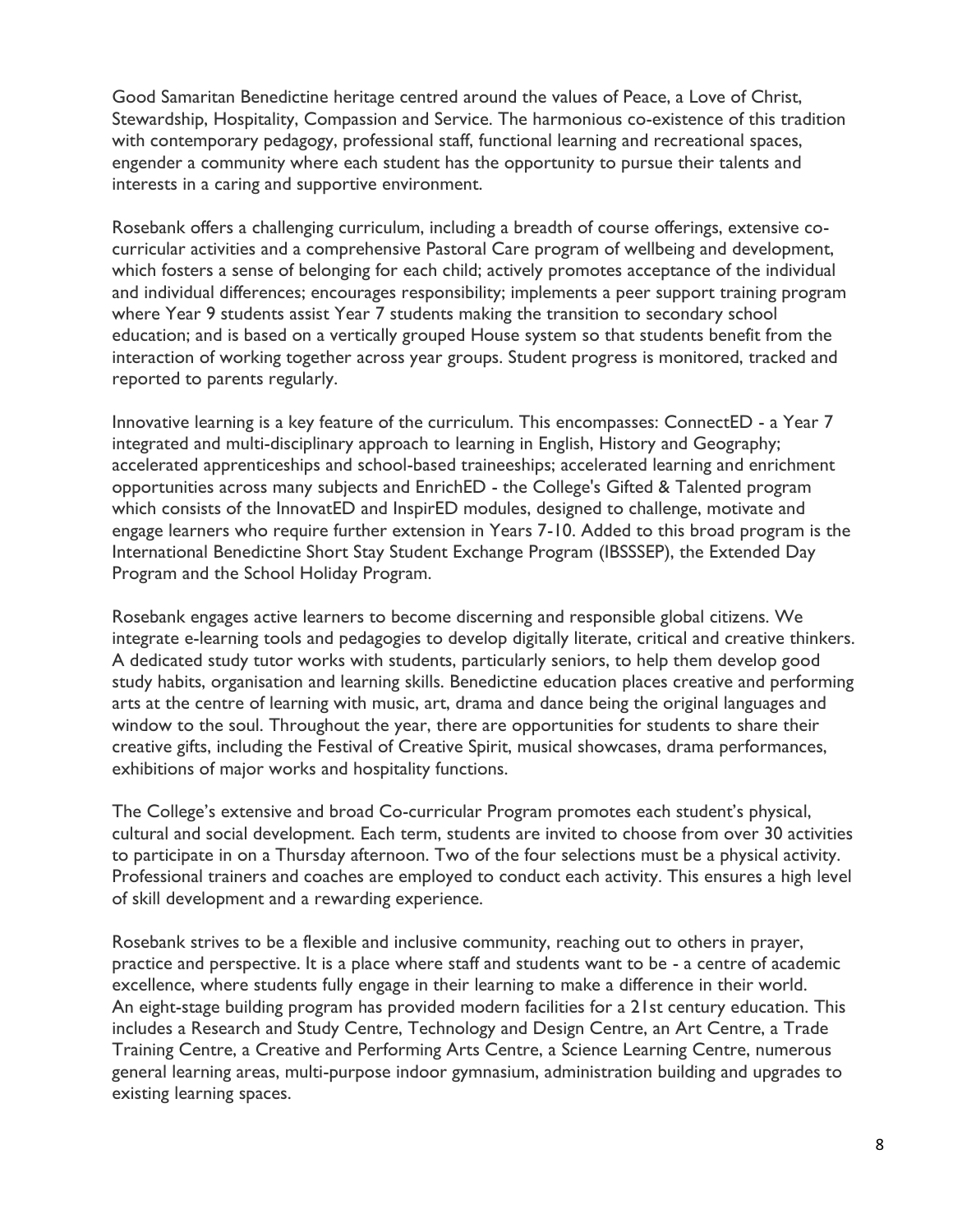#### **2.2 Ministry**

In 2019 Rosebank set its Benedictine focus around "wisdom", drawing from the ancient and abundant tradition that comes to us in the sacred texts of the Bible, the collective reflections and experience of the Christian tradition and, in particular, the distillation of communal insight contained in the Rule of St Benedict. Throughout the year the image of "wisdom" as the silent, listening and discerning partner who travels alongside all members of the community from youngest to eldest, became a familiar motif.

The Rosebank community has attempted to grow in wisdom through our engagement with the Word of God in regular common prayer and lectio. The cycle of the year followed the pattern common in the shared life of the Church and the wider community. A small group of staff and students gather every morning in the Chapel for Morning Prayer; Home Rooms gather three times a week for prayer at lunch; the Angelus rings out daily with a call to stop, be still, to listen and be re-minded that our greater purpose is found not in our work, but in our being who we are created to be. The Luminos faith sharing group has also witnessed the wisdom of our students from across the years in their willingness to be known as followers of Jesus and sharers of our common journey.

Wisdom was also present in the ongoing formation of both staff and students in the formal Religious Education curriculum, Staff Professional Development and opportunities that came from individual insights leading into action for occasions such as Social Justice Day, which focused on the realities of homelessness. The College's Social Justice program encourages the building of a better world through actions that all members of the community can engage in, and provides opportunity for students and staff to participate in workshops and seminars inviting prayer, reflection and action.

Rosebank continues to work with the social justice agencies of both the Good Samaritan Benedictine and the wider Catholic networks. In particular, the College supports the ministry of the Sisters of the Good Samaritan in Australia and the Philippines, Benedictine communities in Africa, local organisations such as Lucas Gardens School in Five Dock and the Brown Nurses. Alongside these agencies are the major groups such as Caritas Australia, Catholic Mission and St Vincent de Paul Society.

In June, the College welcomed two Oblates of the Benedictine Manquehue Apostolic Movement, Santiago, Chile. Four Manquehue students also joined the College in Term 4 and participated in all aspects of Rosebank life including the Senior Retreat. The College hopes that the friendship between our communities will grow and deepen through regular visits for both staff and students.

Student immersion program participation continued in 2019 with six students joining the annual Ministry Outreach program at St Scholastica's College Glebe, another three travelling to Santa Teresa Mission in the Northern Territory, and four students travelling to Bacalod and the Good Samaritan community in the Philippines.

The College offers its gratitude to the parish priests of the local area; from St Joan of Arc Haberfield, All Hallows Five Dock, Holy Innocents Croydon, St Mary's Concord, St Ambrose Concord West and St Mark's Drummoyne. It is one of the realities of Catholic life in early 21<sup>st</sup> century Australia that the demands on our parish priests continue to increase. For the College this challenge has been accepted with the commitment to explore and expand the liturgical and pastoral ministries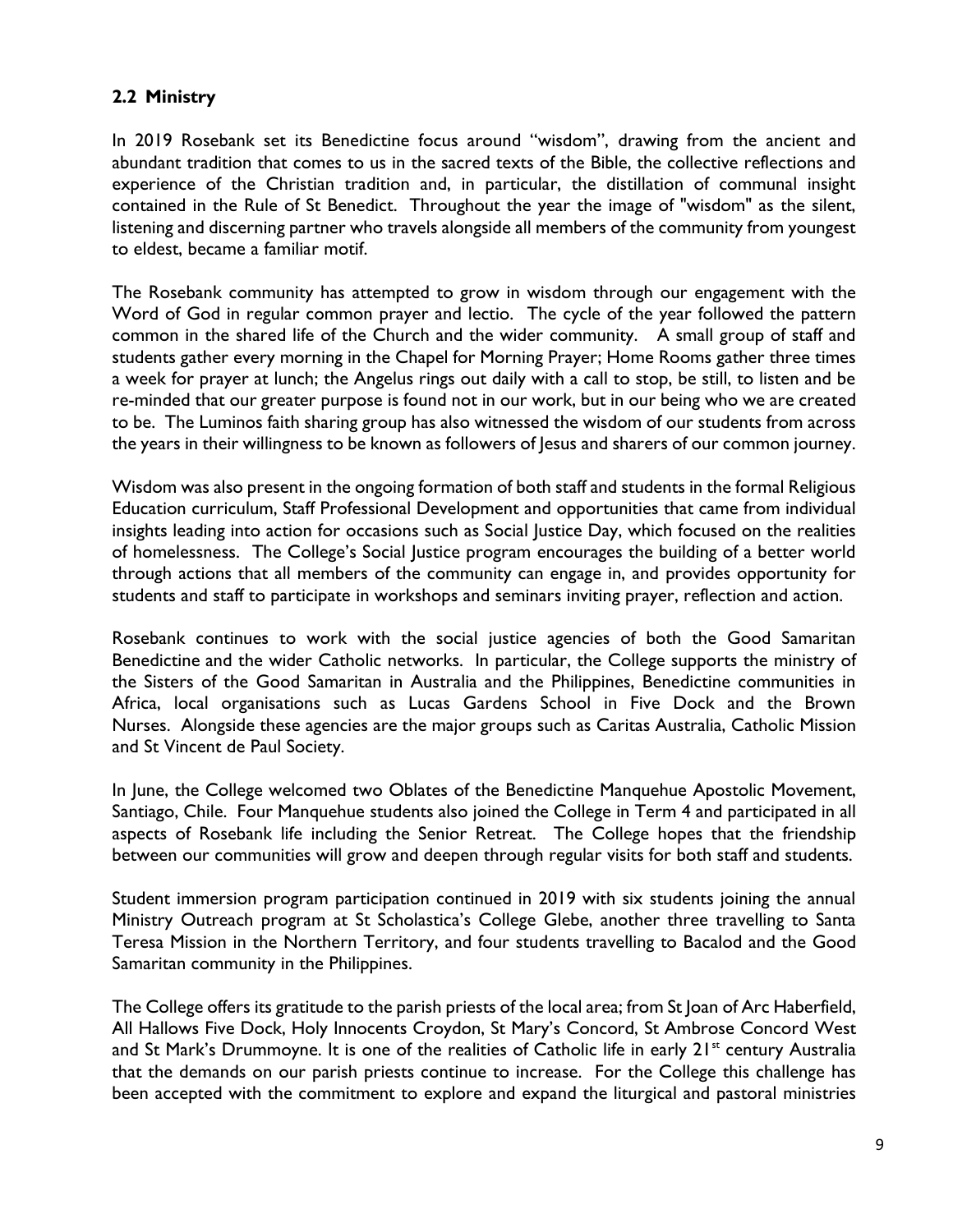that we are called to by virtue of our baptism. At the closing mass of 2019 the first cohort of Extraordinary Ministers of Holy Communion were trained and installed, serving the community in a very public and significant ministry.

#### **2.3 Characteristics of the School Body**

Rosebank College in 2019 had 1368 students enrolled as full-time students. The gender breakdown was 686 females and 682 males. The Index of Community Socio-Educational Advantage (ICSEA) for Rosebank College was 1108 (2018).

#### **Section 3: Student Outcomes in Standardised Literacy and Numeracy Testing**

NAPLAN testing occurs for students in Years 7 and 9 and assesses student performance in the areas of reading writing, spelling, grammar and numeracy.

#### **3.1 Year 7 NAPLAN Results**

The Year 7 2019 NAPLAN results show results that are significantly above State average in all aspects.

| <b>YEAR 7 MEAN NAPLAN RESULTS</b> |              |                 |  |
|-----------------------------------|--------------|-----------------|--|
|                                   | <b>STATE</b> | <b>ROSEBANK</b> |  |
| Reading                           | 549.7        | 575.0           |  |
| Writing                           | 516.0        | 540.3           |  |
| <b>Spelling</b>                   | 553.4        | 574.6           |  |
| Grammar                           | 546.I        | 574.0           |  |
| Numeracy                          | 560.9        | 585.8           |  |

#### **3.2 Year 9 NAPLAN Results**

The 2019 Year 9 cohort also achieved significantly above the State in all aspects.

| <b>YEAR 9 MEAN NAPLAN RESULTS</b> |              |                 |  |
|-----------------------------------|--------------|-----------------|--|
|                                   | <b>STATE</b> | <b>ROSEBANK</b> |  |
| Reading                           | 586.6        | 612.2           |  |
| Writing                           | 552.4        | 582.0           |  |
| <b>Spelling</b>                   | 590.6        | 609.5           |  |
| Grammar                           | 579.1        | 609.1           |  |
| Numeracy                          | 599.8        | 626.9           |  |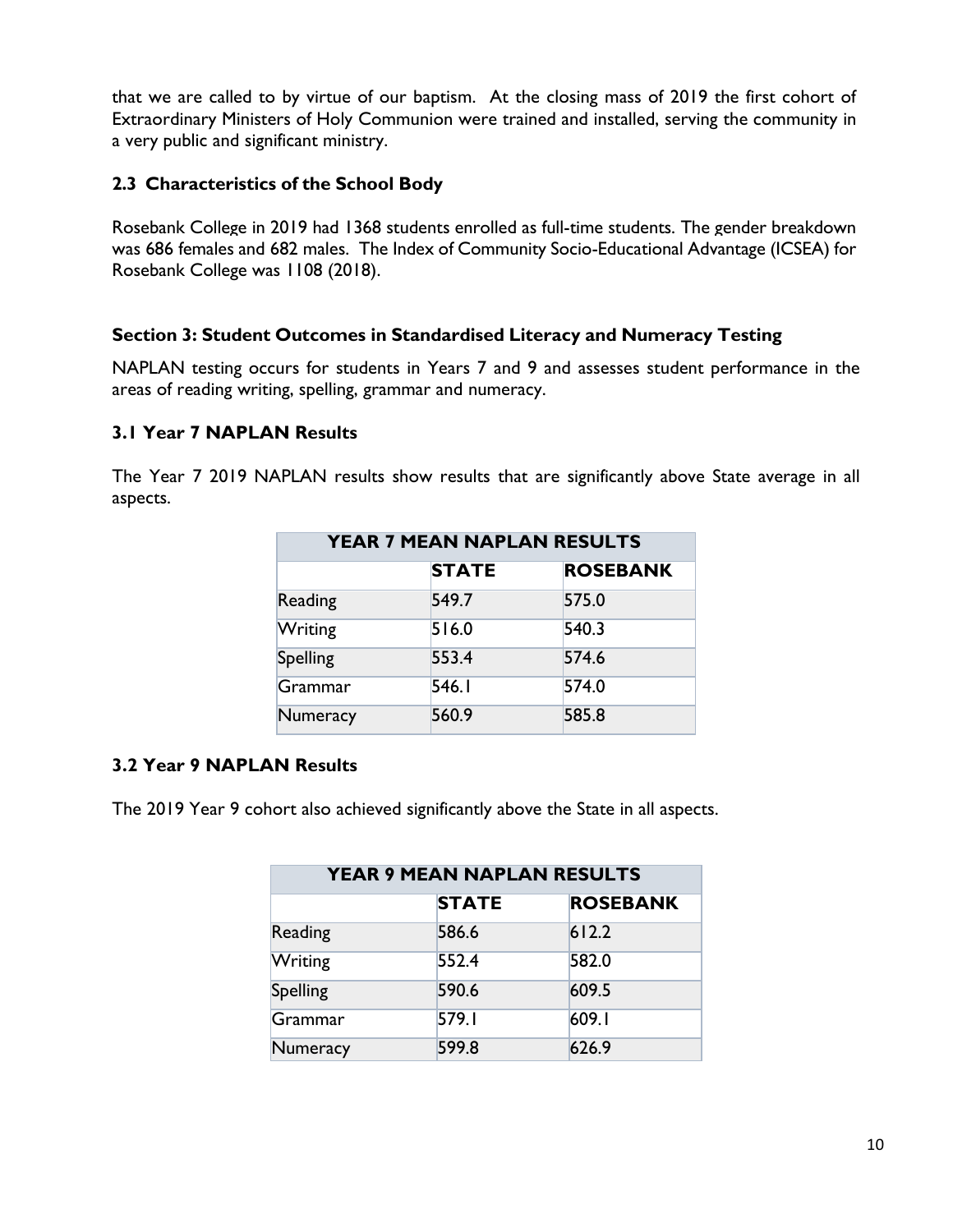Averaged scaled score growth for the 2019 Year 9 cohort since they were last tested in Year 7 was as follows:

|                            | <b>Reading</b>  | Writing         | <b>Numeracy</b> |
|----------------------------|-----------------|-----------------|-----------------|
| Year 9 State               | 35.9            | 33.8            | 36.4            |
| Average growth (in points) |                 |                 |                 |
| Greater than or equal to   | 62.6% of State  | 59.5% of State  | 55.4% of State  |
| expected growth            |                 |                 |                 |
| Year 9 Rosebank average    | 28.9            | 24.1            | 37.9            |
| growth (in points)         |                 |                 |                 |
| Greater than or equal to   | 60.1% of cohort | 59.5% of cohort | 60.3% of cohort |
| Expected growth            |                 |                 |                 |

In Year 9 results, scaled relative growth from Year 7 results, compared to the State, was lower for reading and writing but higher for numeracy.

On the whole, the 2019 Year 9 cohort has not displayed the level of growth since Year 7 that other cohorts have, despite their raw results still comfortably exceeding State averages. This has been a topic of collective conversation for all departments, particularly in the English department who drive the reading and writing agenda across the College in conjunction Literacy and Numeracy Committee.

#### **Section 4: Senior Secondary Outcomes (Student Achievement)**

#### **4.1 Granting of Records of School Achievement**

All students in Years 10 and 11 were eligible for a Record of School Achievement. This credential, issued by NESA, was sought after by a small number of students who exited school to pursue a combined HSC trade qualification.

#### **4.2 Results of the Higher School Certificate**

The College is proud of the success of its students in the 2019 HSC. Rosebank students were examined in 38 school-based courses (with students of 3 or more). Of these courses 87% were above State average, which is the highest proportion ever achieved at Rosebank. There was also 25% of the cohort who appeared on the Distinguished Achievers list (Band 6).

The 2019 Rosebank results exceeded the State in the top three Bands (Bands 4, 5 and 6) with 88% of results achieving in this range which is the highest on record at Rosebank. Furthermore, slightly more than half of all scores were either a Band 5 or a Band 6 which is second best on record. Excellent results were achieved in a wide range of courses including:

- The highest band results were achieved by 50% of Extension 1 Mathematics students, 38% of Music 1 students, 34% of Mathematics Advanced; 38% of Music 1 students.
- Students who achieved in the top two Bands include: 100% in Mathematics Extension 2, 100% in English Extension 2, 100% in Information Processes Technology, 100% in Italian Extension, 100% in Music 1 & 2, 92% in Mathematics Extension 1, 89% in English Extension 1, 89% in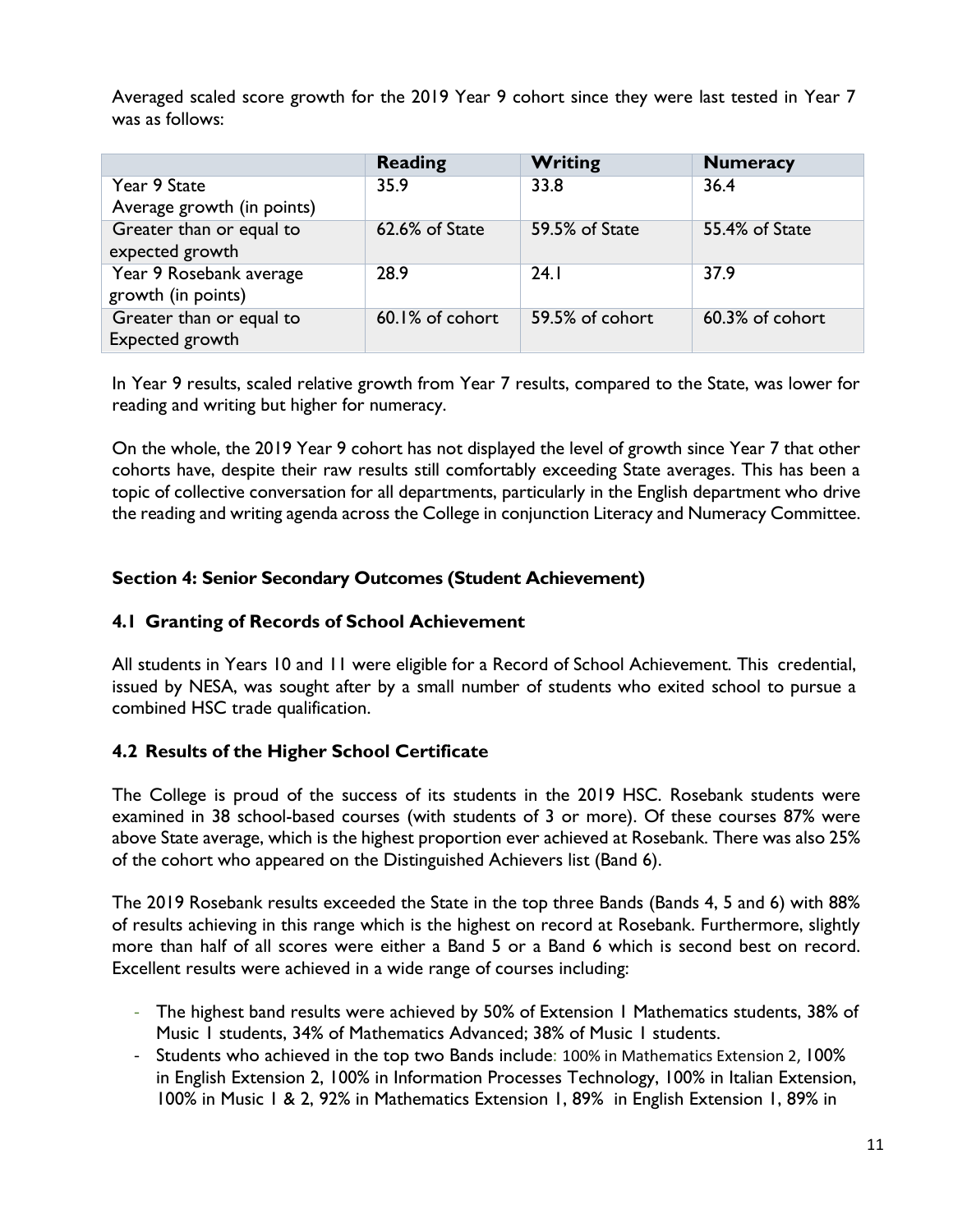Chinese Continuers, 80% in Food Technology, 77% in Visual Arts, 75% in Italian Continuers, 70% in Society & Culture, 67% in Ancient History, 66% in Mathematics Advanced, 64% in English Advanced, 60% in Studies of Religion 2, 59% in Community and Family Studies, 58% in Design and Technology, 58% in Legal Studies, 55% in Geography, 53% in PDHPE, 53% in Physics, 50% in Chemistry, 50% in Mathematics Standard 2.

Courses in which 100% of the students achieved in the upper Bands, 4, 5 and 6 include:

Ancient History, Business Services, Chinese Continuers, Drama, English Extension 1, English Extension 2, Food Technology, History Extension, Industrial Technology, Information Processes Technology, Italian Extension, Legal Studies, Mathematics Extension 1, Mathematics Extension 2, Music 1 & 2, Music Extension, Visual Arts.

The percentage of eligible students in 2019 with an ATAR range of between 80 and 99.95 was 38.3% of the cohort compared to the 2018 cohort, which was 30.7%. The State result in this upper ATAR range was 33.4%. Rosebank students in this ATAR range exceeded their expected growth, compared to Naplan data, with an average of 6 ATAR points being added in the 80-90 range and an average of 10 ATAR points in the 90-99.95 range. This indicated strong value adding in the top end of the cohort.

The Dux achieved an ATAR of 99.85 which is the highest ever recorded at Rosebank.

#### **4.3 Senior Secondary Outcomes**

The number of students electing to undertake vocational courses delivered externally (TVET) continued to increase. TVET courses and school-based apprenticeship numbers increased from 30 students in 2018 to 45 in 2019. 23% of Year 11 and 19.5% of Year 12 students undertook a Vocational Education Training (VET) course either at Rosebank, TAFE, Southern Cross or another RTO. VET courses delivered at Rosebank were studied by 13% of Year 11 (only Hospitality delivered) and 10% of Year 12 (6% Hospitality and 4% Business Services). Externally delivered courses were studied by 22 Year 11 students (10%) and 18 Year 12 students (9.5%). Five Students undertook a school-based apprenticeship or traineeship; one in Hairdressing, one in Construction Carpentry one in Business Services and two in Retail Operations. Vocational courses enable students to achieve Certificate II and, in some cases, Certificate III level qualifications. These are considered entry level qualifications for employment in related industry areas. School based apprenticeships and traineeships allow students to complete their first year at school whilst also completing the HSC.

#### **Section 5: Teacher Professional Learning, Accreditation and Qualifications**

In 2019, Rosebank College had ninety-seven (97) staff who were classified at Proficient Teacher level. It had fourteen (14) staff who were Provisionally and/ or Conditionally Accredited and who are in the process of working towards Professional Competence of Proficient Teacher Standard. Two of these staff are casual teachers who have nominated Rosebank as their preferred TAA.

In Term 1, the College underwent an inaugural NESA Inspection to seek NESA approval to continue to operate as a Teaching Accreditation Authority. (TAA) The initial stage of this process required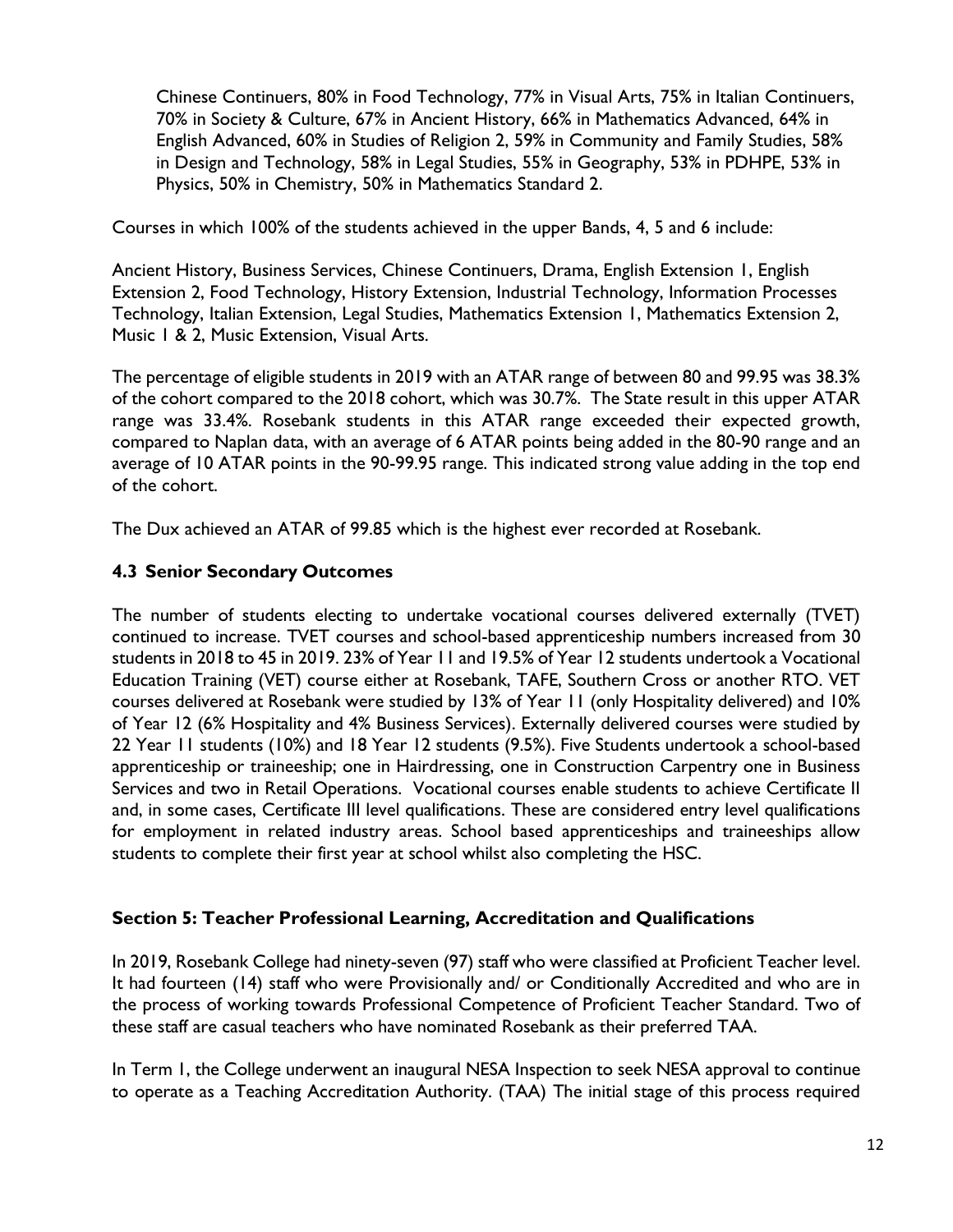the digital upload to NESA of the College policy and procedures. Included in the submission was documentary evidence that demonstrated that each of the policies and processes named in the Rosebank College Policy, *Teacher Accreditation Authority governance, policies and procedures* were evident and practised diligently. The policy document is a detailed manual of the eight (8) mandatory regulations *Guidelines for the Regulation Teacher Accreditation Authorities for Non-government Schools and early Childhood Centres April 2018.* 

These regulations covered the following areas:

- 1. Introduction
- 2. Legislative basis for Approval of TAAs
- 3. NESA's regulatory Framework for monitoring and approving TAA's
- 4. Requirements for Approval of Teacher Accreditation authorities as Proficient Teacher
- 5. Requirements of initial approval of teacher accreditation authorities for Proficient Teacher level
- 6. Procedures for approving and monitoring individual TAAs
- 7. Refusal, conditions of approval, suspension and revocation of approval as a TAA
- 8. Appeal for Review of certain decisions

In Term 2, the on-site NESA inspection included two (2) key areas of focus as a TAA:

- 1. Records of providing an orientation program and the TAAs policies and procedures to teachers, as specified in Section 4.2 of the Guidelines
- 2. A sample of records of reporting and decision making by the TAA since January 2016 to show the implementation of the TAAs procedures

There were three (3) minor amendments noted in the NESA feedback. The College, as a TAA, was commended for its quality assurance processes and documentation.

The Staff Services team continued its core role of facilitating staff formation. The College increased its suite of courses (9) offered to Proficient teachers as a NESA accredited provider of schoolendorsed professional development. Some of the topics covered in these learning experiences included: data analysis, reflective practice, embedding ICT in classroom learning, pastoral care of students, child safeguarding, teacher goal setting and CPR.

The College continued the practice of Tuesday afternoon Professional Development for all teaching staff, for one and a half hours per week. The professional learning workshops focused across four main areas within the College's Mission: learning, pastoral, spiritual and compliance. The 2019 Professional Development Week in June offered a range of formation experiences for all staff within the College. There were opportunities for nominated groups to upskill in Fire Safety Training, administration duties, pastoral initiatives focused on student wellbeing and innovative practices in using technology within the classroom.

The Curriculum Leaders began participated in a five-day leadership formation course, *Leading from the Middle* facilitated by the Association of Independent Schools. To date, the course has involved readings on leadership theory, application of the learning and sustained leadership of a strategic change initiative with the College context. In 2020, this group of leaders will implement specific initiatives that are a work in progress focused on a specific curriculum project.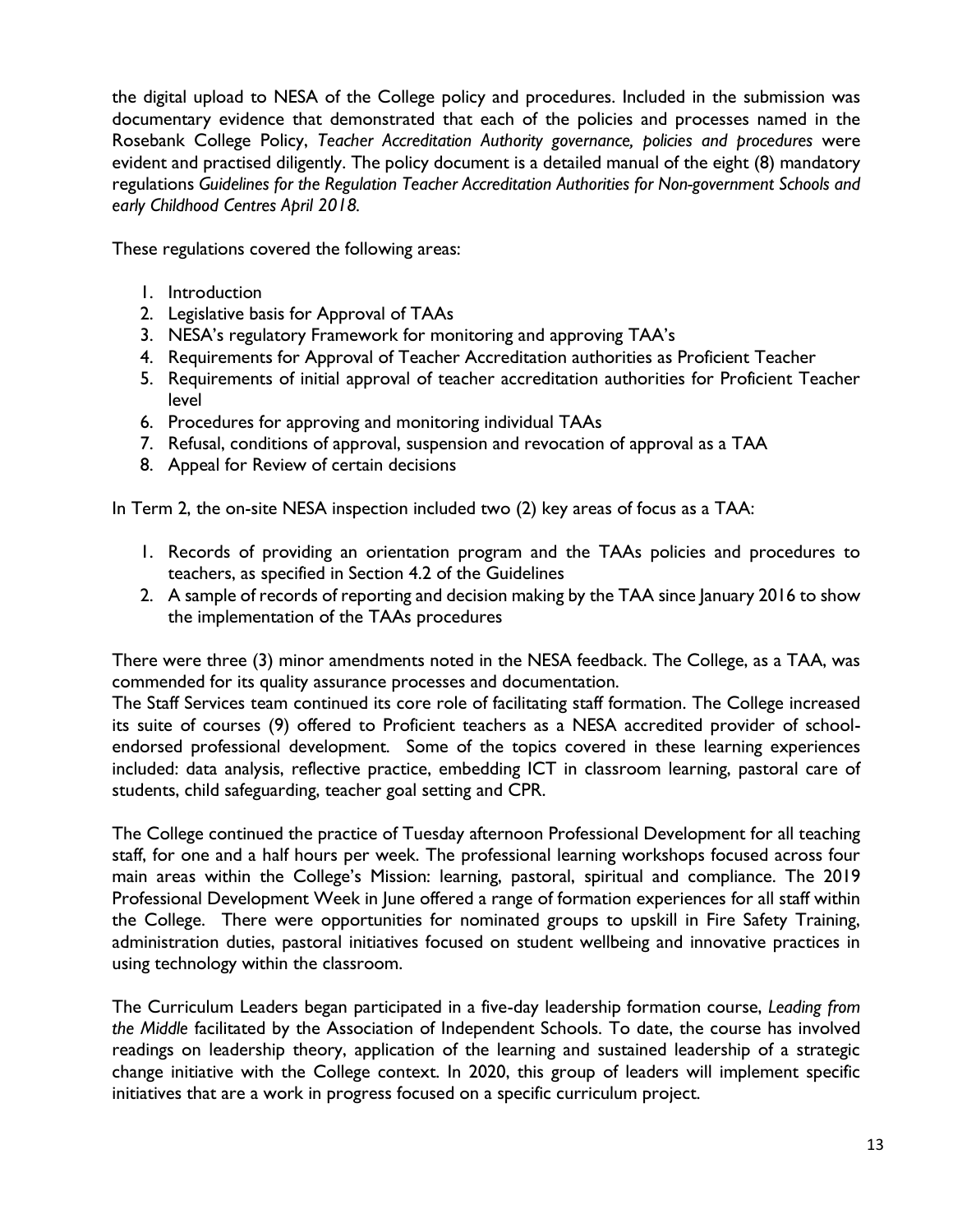Additionally, staff attended in-service opportunities offered by external accredited organisations. These workshops are an investment in professional capacity and were focused on content or skill development suited to a staff member's area of expertise or development.

The College continued its focus on two core programs: Rosebank Performance Planning and Review (RPPR) and Classroom Peer Observations.

Individual goal setting is a focused opportunity for all staff to reflect on practices which have a positive impact in their sphere of influence. For teachers this is generally within the classroom and student learning. For non-teaching staff the goals are linked to the specific workplace area of responsibility. The RPPR Program has an overarching structure and timeline that is inclusive of a constructive, formative process. It incorporates three core stages: initial goal-setting, mid- year review, end of year review. The relationship between mentor and colleague promotes professional dialogue and enables the community to develop and support a culture of learning and reflection.

Joan Richardson expressed the importance of peer observations in an article, '*Getting Better at Learning'* (2016): *"Keeping an exemplary teacher's knowledge isolated inside a classroom isn't just poor practice, it's malpractice. If you want to be an agent for change in your school, work now to ensure that no teacher works in such isolation. Be an advocate for sharing what you know. Ask to observe another teacher teach because of what you will learn. Invite others to observe you and offer your feedback on how you can improve. By opening doors to their practice, teachers demonstrate the value they place on their own learning and their belief that they have so much to share with others."*

The classroom doors are open at Rosebank and teachers regularly engaged in classroom peer observations. These classroom visits were often interdisciplinary and gave scope for teachers to see different approaches in delivery of content and skills-based learning. Often, as a result, a teacher's 'toolbox' is strengthened because they are exposed to a greater repertoire of strategies used to enhance learning. It also means a teacher can see other positive and effective interactions between staff and students beyond the walls of one's own classroom. This investment of time is another means of formalised collegial learning because it enables teachers to practice, observe, discuss and reevaluate what we do each day in a safe and supportive environment.

#### **Section 6: Workforce Composition**

|                                 |             | <b>Full Time</b> |             | <b>Part Time</b> |  |
|---------------------------------|-------------|------------------|-------------|------------------|--|
|                                 | <b>Male</b> | <b>Female</b>    | <b>Male</b> | <b>Female</b>    |  |
| Principal                       |             |                  |             |                  |  |
| <b>Teaching Staff</b>           | 29          | 59               |             |                  |  |
| Specialist Support              |             |                  |             |                  |  |
| Admin & Clerical                |             |                  |             |                  |  |
| Building, Maintenance and Other |             |                  |             |                  |  |

The workforce composition at Rosebank College for 2019 (Census Data August 2019):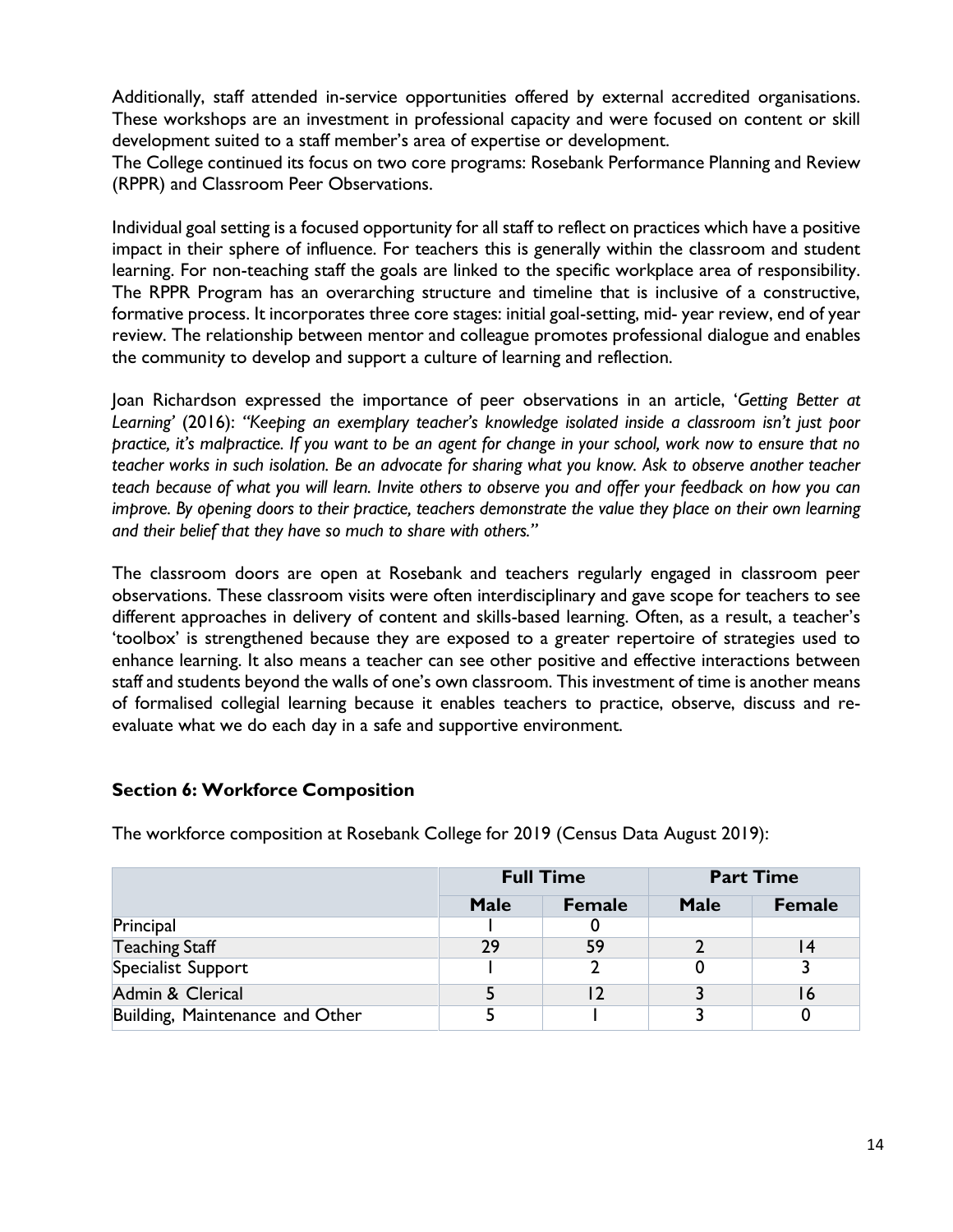#### **Section 7: Student Attendance, Retention Rates and Post-School Destinations in Secondary Schools**

#### **7.1 Student Attendance**

Student attendance data as reported to the Commonwealth Government in 2019 in Semester 1, was 95% and Term 3 was 93%. Attendance is managed at Rosebank via the daily electronic collection of data through morning and afternoon Home Room. Students with patterns of non-attendance are highlighted through the following mechanisms:

- Reports from the Home Room Teachers
- Management reports from Edumate (the College's administration system) including: 3 consecutive absent days and fortnightly reports

Parents of students who are absent are required to:

- Make contact with the College by telephone to indicate the nature of the absence on the day of absence
- Verify the reason for absence into Edumate or the College APP
- Apply for leave from the Principal if the absence is prolonged (4 days or more)

The parents of students who are absent without prior notification, will be contacted by SMS on the day of absence. Students who do not supply a written record of absence will be followed up by:

- Home Room Teacher
- **•** House Coordinator

Students who are identified, through our tracking reports to have high absenteeism are followed by:

- House Coordinator
- Home School Liaison Officer
- Dean or Assistant Dean of Pastoral Care

These students are required to submit work completed during holiday vacations to compensate for missed course work during the year. In 2019, students with high absenteeism were required to attend additional days of school to complete work under supervision. Students whose attendance is not satisfactory may be referred to Family and Community Services or the Police Liaison team.

#### **7.2 Retention of Year 10 to Year 12**

| <b>Student Year</b> | Male | Female | Total |
|---------------------|------|--------|-------|
| Year 10 2017        | 06   | 18     | 224   |
| Year 12 2019        | 97   | 02     | 199   |

In 2019, the retention rate from Year 10 to Year 12 was 89%. Students who left Rosebank College pursue opportunities, careers or further study in vocational education, through apprenticeships, fulltime employment and/or through attending specific vocational colleges such as Southern Cross Vocational College, Burwood.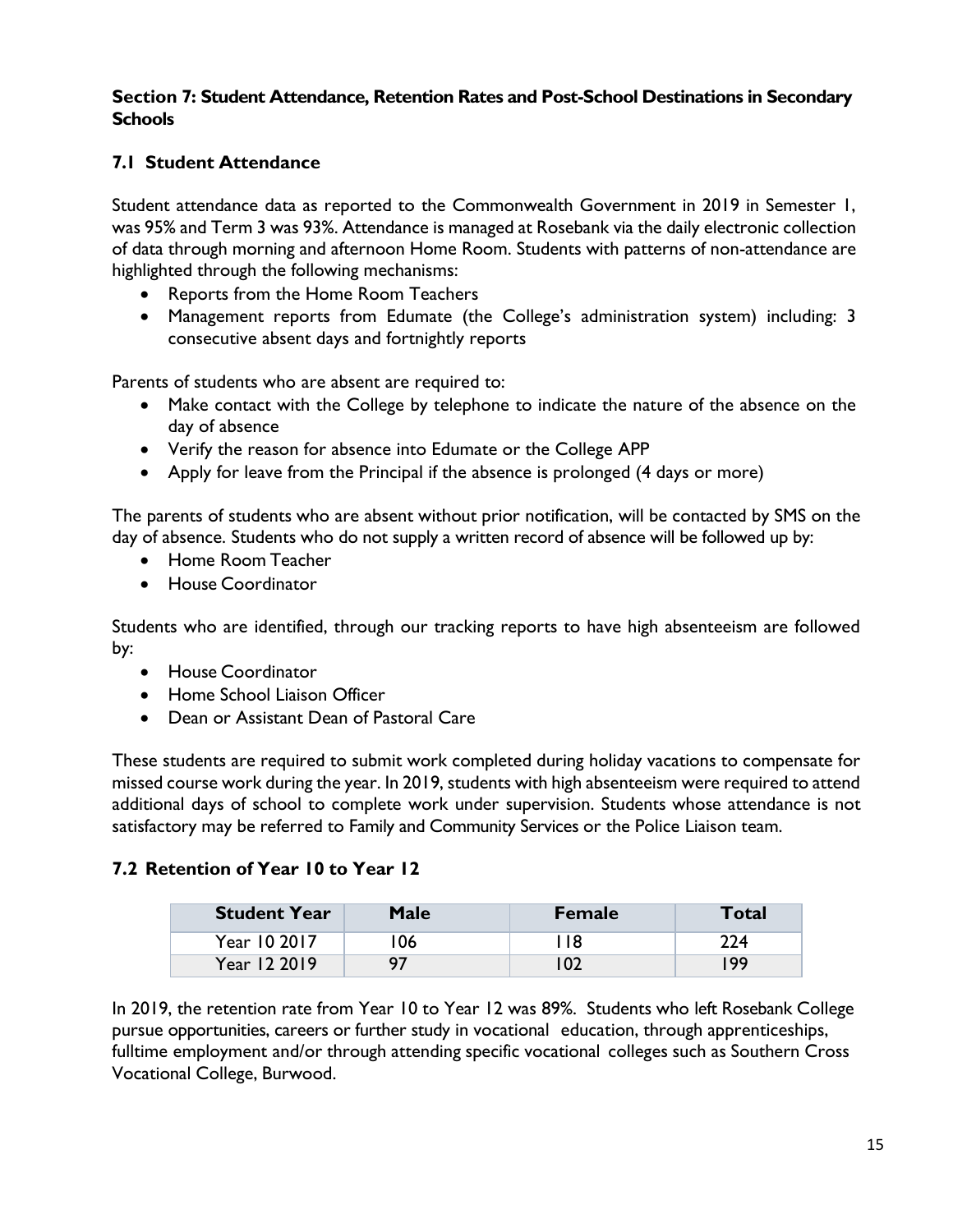#### **7.3 Post- School Destinations**

Seventy-five percent (75%) of students in Year 12 were offered a place in university and private colleges by the University Admissions Centre. The remaining twenty-five percent (25%) of students applied directly to tertiary institutions including private universities, colleges, TAFE or another registered training organisation, secured full-time employment, or explored a gap year option.

#### **Section 8: Enrolment Policies**

#### **8.1 Rosebank College Enrolment Policy**

Rosebank College is a Good Samaritan, Benedictine, Catholic co-educational school, catering for young men and women Years 7 – 12. The College promotes an inclusive, welcoming environment for children and provides transparent, accountable, risk managed approaches to ensure child safeguarding*.*

Co-education has been available in the Senior years (Years 11- 12) for over 30 years. In 2009 this was extended from Year 7 to Year 10. This initiative, along with others including a new uniform, new building program, e-learning program and new student leadership structure, have been met with overwhelming support by the College and wider community. The following guidelines and procedures have been developed in order to provide a fair and equitable enrolment process.

Conditions of enrolment include:

- Parents/guardians and students must support the Catholic, Good Samaritan and Benedictine values of the College and its Mission, which are articulated in the College Mission Statement;
- Students are expected to maintain a high standard of behaviour and to treat others with courtesy and respect;
- Parents/guardians are expected to reinforce these expectations and to ensure that students wear the prescribed uniform according to the College's uniform guidelines;
- Students who are in serious breach of the College rules may be asked to leave the College temporarily or permanently at the discretion of the Principal;
- Parents/guardians authorise the College to publish their child's photo in the College Yearbook, College Newsletter, College Website and other publications and media outlets for promotional purposes. Parents/guardians who do not consent to this must indicate this to the Principal in a separate letter at the time of Enrolment;
- Parents/guardians accept the responsibility to read all communication from the College including the weekly College Newsletter;
- Parents/guardians will attend all Learning Progress Meetings (Parent Teacher meetings);
- Parents/guardians agree to inform the College in writing immediately of any changes of address, contact details and other family information stated in the Enrolment Form;
- Parents/guardians agree to pay Annual College school fees either up front by the end of February each year or, enter into a 10 monthly instalment plan with the College which pays the annual fees charged in full by November of each year;
- Parents/guardians agree to be bound by any alteration to conditions of enrolment issued by the College Board.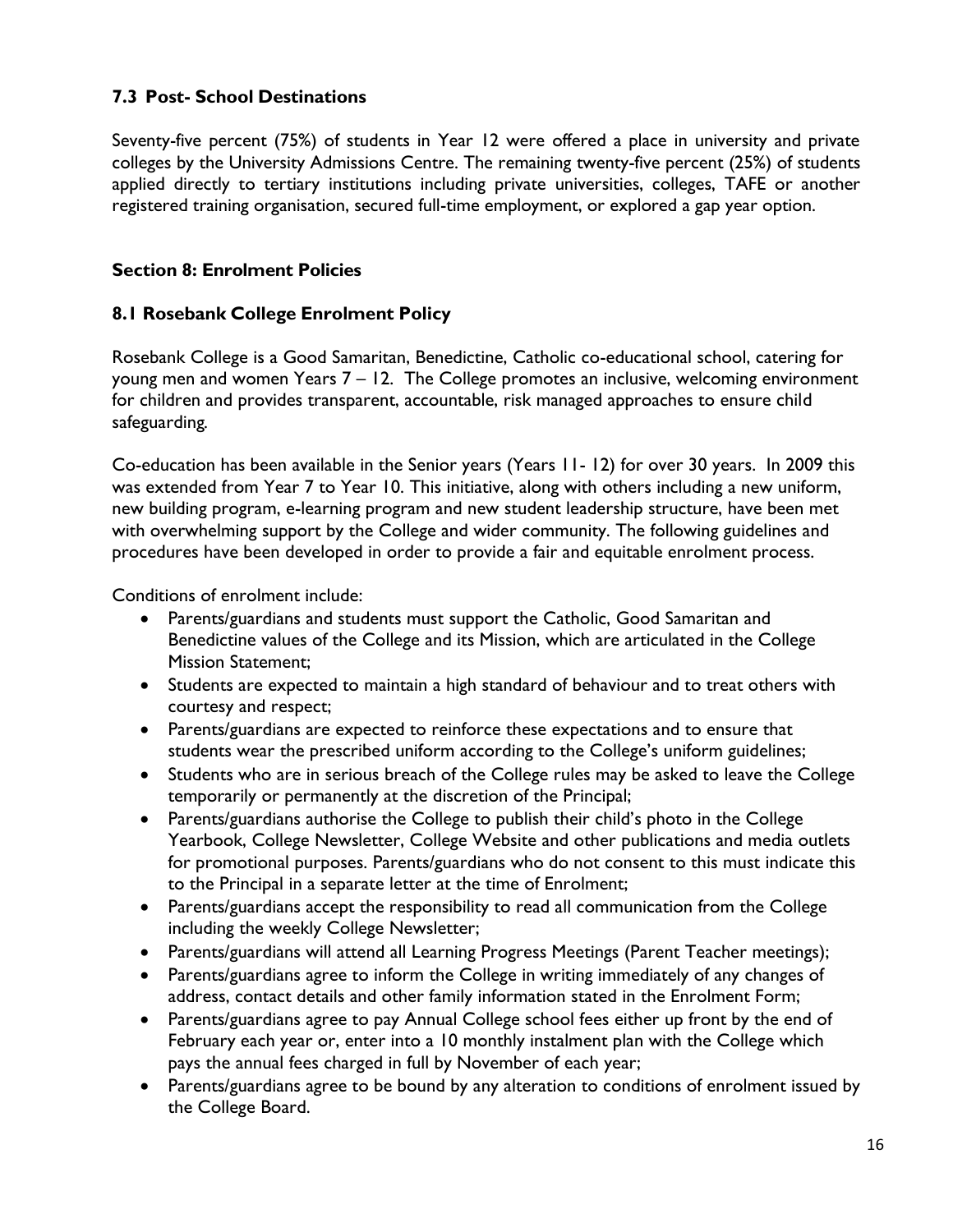Parents agree to abide by the Rosebank Parent Code of Conduct (included in Prospectus).

The Conditions of Enrolment are enclosed with the Enrolment application, which must be signed as per the Enrolment agreement.

#### **8.1.1 Guidelines**

- 1. At Rosebank College, there are two stages in the Enrolment process:
	- a. **Application for student enrolment**: Prospective families submit an application form and \$220 non-refundable application fee. Application must include copies of Birth Certificate/Passport/Visa/Certificate of Citizenship, latest full school report and latest NAPLAN results (if appropriate). Applications are accepted on the condition that student behaviour, attendance and commitment to school work are of a high standard prior to enrolment and ongoing through to commencement of their studies at Rosebank. It is also conditional on all required documentation being supplied. The College reserves the right not to accept an application.

Submission of an Enrolment form does not constitute that an Enrolment contract has been entered into.

- b. **Interview and Confirmation of Enrolment:** All eligible applicants are placed on a waiting list in priority order (see below). These will be interviewed by a member of the Enrolment Team, once Year 5 NAPLAN results and their Semester One Year 5 report are received by the College. If the interview is successful, families receive an enrolment offer in writing. A Student Learning contract is signed during the interview. Families return the acceptance slip to the College and pay the \$475.00 Enrolment fee. The student is then enrolled at Rosebank College and is included in the Orientation and Induction Program.
- 2. **Priority Order:** Enrolment applications are accepted from birth. Placement on the waiting list for interviews occurs in the following priority order:
	- a. Current families
	- b. Children of Ex-students
	- c. Catholic families enrolled in Catholic Schools
	- d. Catholic families enrolled in Public and other Primary Schools
	- e. Other families

The College will endeavour to maintain a balance in gender composition.

It is important to note that priority interview positions cannot be held indefinitely. Therefore, priority order can only be maintained for students up to Year 4 (30 Nov). *After this time, applications will be added to the waiting list and allocated according to that list.*

3. **Entry Points:** The main entry years are Year 7 and Year 11. Students will be enrolled in other years if a vacancy becomes available.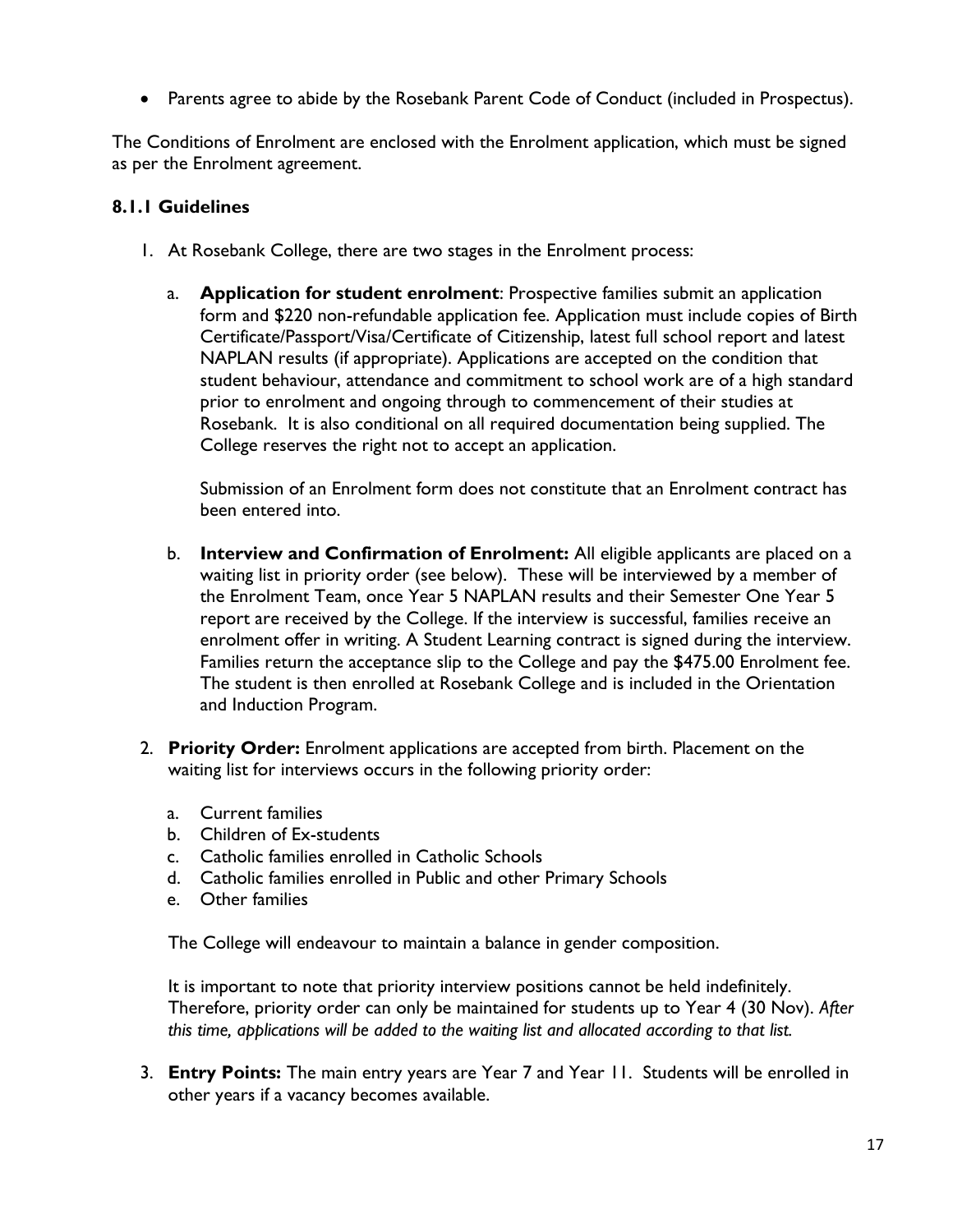- 4. **Inclusive Community:** Rosebank College is a Good Samaritan, Benedictine, Catholic coeducational school. While Catholic families are given preference, students from other Christian and non-Christian backgrounds will be accepted pending an agreement that the student and family supports the Catholic and Benedictine ethos of the school and that the student will participate in Religious Education classes, prayer and all liturgies.
- 5. **Number of places:** The number of places available in each year group is limited. This number may vary according to availability of accommodation and at the discretion of the College Principal.
- 6. **Payment of fees:** All annual school fees are payable upfront by the end of February of each year, or by 10 monthly instalments, with all fees paid in full by November of each year.

If a family does not pay school fees upfront or has not agreed to enter a 10 instalment plan or does not honour that agreement, a child of that family cannot continue enrolment at the College until the matter is finalised. Failure to make a payment of fees or abide by a financial arrangement made with the College may initiate legal action to recover the debt. Failure to pay fees by parents/guardians may result in the student being asked to leave the College.

The signatories of the enrolment contract are jointly and separately responsible for payment of that student's fees. This is a contractual obligation. Billings will not be apportioned or split between the signatories of the enrolment contract.

7. **Withdrawal of Applications:** The College withdrawal policy is applicable once the enrolment fee has been paid and enrolment has been secured.

If the student withdraws from the College prior to commencement of school, the entire application and enrolment fee are forfeited (i.e. not refundable).

Once students are enrolled, significant commitments of resources and staffing are made. If circumstances change for a family and a decision is made to withdraw a student, notification will need to be made in writing to the Principal, advising of the student's withdrawal and giving 10 calendar weeks' notice preceding their departure. If notice is not received, a further 25% of the annual tuition fee will be charged.

- 8. **Scholarships:** Rosebank College offers academic scholarships for students entering Year 7. Scholarships are awarded on the basis of the Australian Council for Educational Research (ACER) examination and an interview. The College uses the ACER Cooperative Scholarship Testing Program, an Australian wide annual program of academic ability tests, used by independent schools.
- 9. **International Students:** Although a small proportion of the College population, Rosebank College welcomes international students for short-term stays and long-term study programs.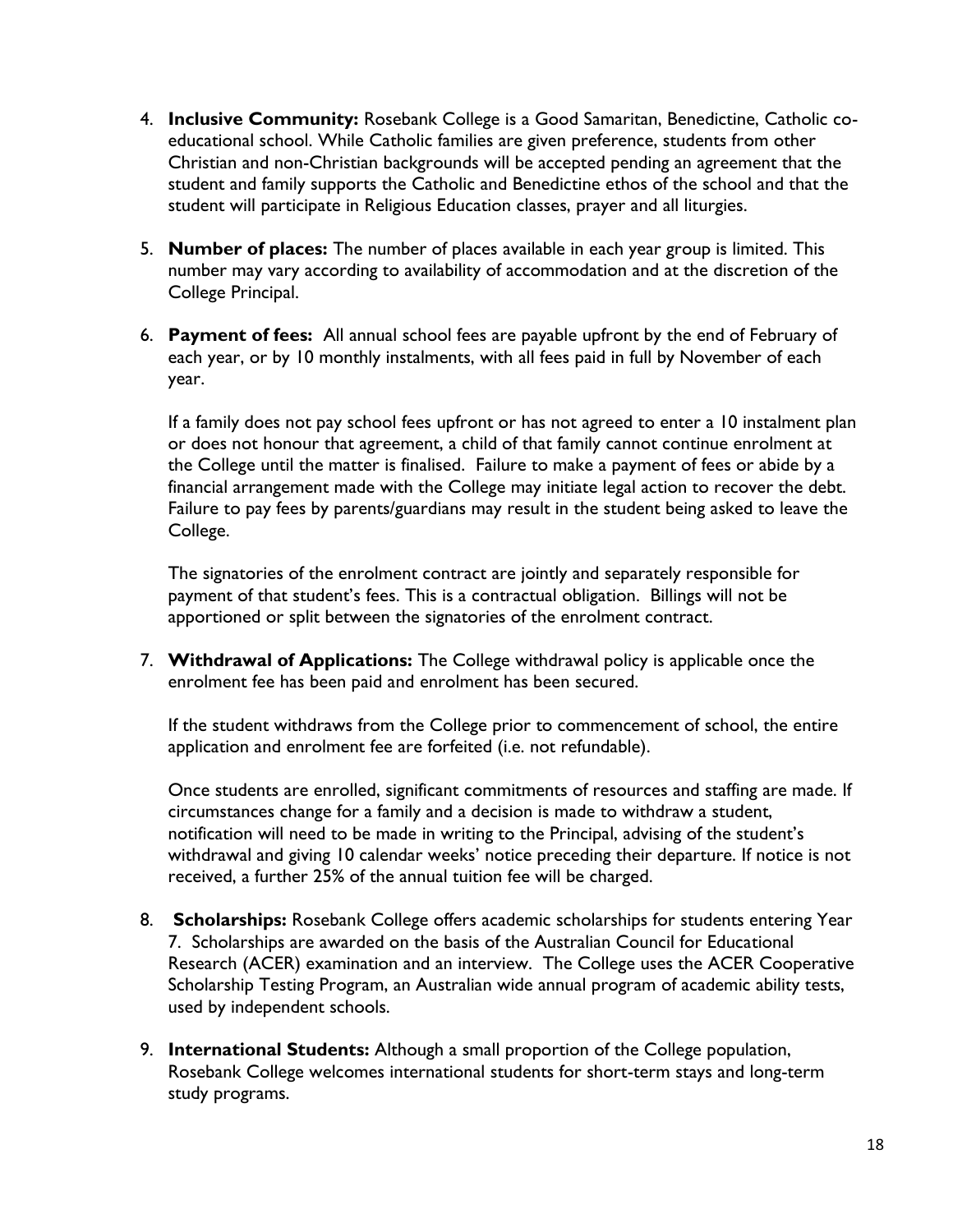Non-Permanent Resident students who hold a temporary visa of any class must, either personally or through their parent/guardian, ensure that the College Principal is always in possession of a copy of each student's current visa. The student and/or their parent/guardian must advise the Principal immediately if their visa status changes and/ or if the student is granted a Bridging visa at any time during the student's enrolment. The holding of a Bridging visa may alter the student's enrolment resulting in, amongst other consequences, a significant change in school fees payable.

Please see the enrolment protocols for international students. All international students will be assessed on their English writing and reading competence.

Students who do not meet a minimum level of competence in English are initially enrolled in a school preparation program taught at an Intensive Language Centre. Students may be required to attend the centre for either 10, 20 or 30 weeks depending on their language proficiency. On exiting the centre, students will be allocated to their appropriate age level thus not missing any substantial schooling while at the centre.

International students enrolled at Rosebank College are required to stay with relatives or with a family approved by the school (Home stay).

- 10. **These Guidelines:** The College may vary from these guidelines in special circumstances. These may include:
	- a. Time of enrolment
	- b. Transfers from interstate and overseas and from other Good Samaritan schools
	- c. Compassionate or other grounds

#### **8.1.2 Procedures:**

- 1. **Placement on the waiting list:** Placement on the waiting list is secured once applicants:
	- a. Provide a completed enrolment form
	- b. Submit all relevant documentation including NAPLAN results and full school reports
	- c. Pay the \$220 non-refundable application fee

Applications are accepted by the Principal and notification is sent. Unsuccessful applicants will also be informed as soon as possible.

*Provision of the above documents and the payment of the application fee do not bind the College*  to enter a contract for enrolment. A place on the waiting list does not guarantee enrolment.

#### 2. **Securing an Enrolment place**

Approximately two years prior to beginning in Year 7, all applicants receive a letter reminding them to supply the College with their Year 5 NAPLAN Results and latest school report.

Shortlisted and pre-approved applicants are invited for an interview with a member of the Enrolment Team. Successful applicants will be offered an enrolment place in writing soon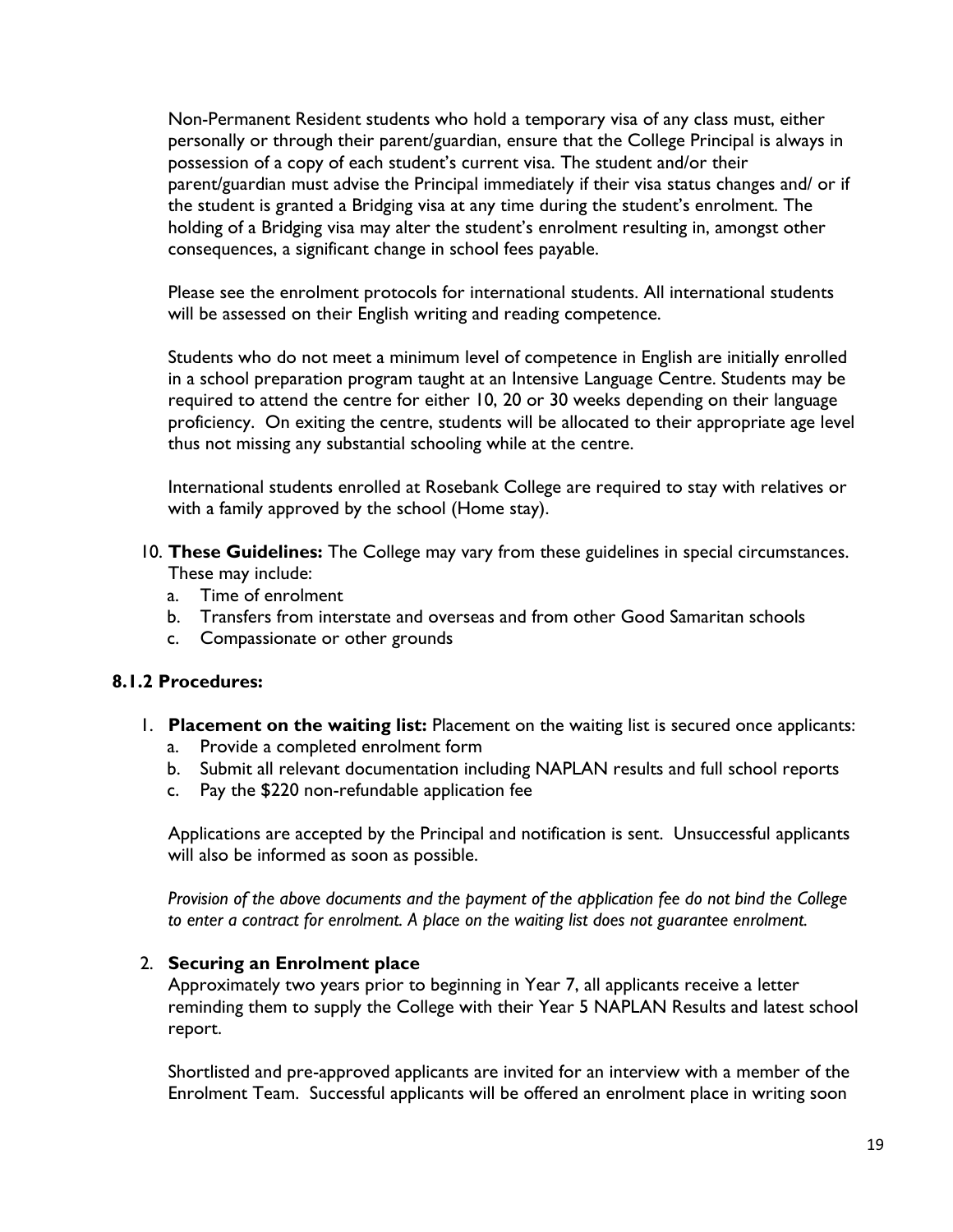after the interview. Successful applicants have two weeks to accept their enrolment offer and secure their place with a \$475.00 enrolment fee.

#### 3. **Induction and Orientation:**

In August of the year prior to commencement in Year 7, Year 6 students and their parents are invited to the first of the Orientation/Induction experiences. The second Orientation experience is held in November. It is a full day experience conducted for students only. Students enrolling in other years are also invited to attend on this day.

In July of the year prior to commencement in Yrs 11, Yr 10 or Yr 9, successful newly enrolling students and parents are invited to attend a Subject Information Evening to indicate their subject choices. The subject selection process, followed by all current Rosebank students, is used for new families unless enrolment occurs later in the year, in which case an abridged process is provided for individual families.

#### **Section 9: Other School Policies**

All College policies and procedures serve to enhance the College's compliance program to ensure the highest level of Student Duty of Care. The program allows for the compliance with all regulation, laws and industry standards pertaining to child protection in NSW.

College policies pertaining to Student Duty of Care, Privacy, Bullying Prevention and Intervention, Enrolment, Complaints and Grievances, and Student Management and Discipline are published on the College website [www.rosebank.nsw.edu.au.](http://www.rosebank.nsw.edu.au/) These and other related policies are also available to be accessed through the Rosebank College Parent Portal and Staff Portal.

The four key reportable policy areas are:

- Student Welfare
- Bullying Prevention and Intervention
- Student Management and Discipline
- Complaints and Grievances

Updates and accessibility to these policies are summarised below:

| <b>Policy</b>                                                                                                                                                                                                                                                                                                                                                                | <b>Updates</b>                                           | <b>Access</b>                                                                                                               |
|------------------------------------------------------------------------------------------------------------------------------------------------------------------------------------------------------------------------------------------------------------------------------------------------------------------------------------------------------------------------------|----------------------------------------------------------|-----------------------------------------------------------------------------------------------------------------------------|
| 9.1 Student Welfare -<br>The Student Welfare policy, including the Student<br>Welfare Charter, are based on the College's<br>Benedictine values of Justice, a Love for Learning,<br>Service, Compassion, Hospitality, Stewardship, Peace<br>and a Love of Christ. These policies outline the rights,<br>responsibilities and practices for all in the Rosebank<br>community. | The Student<br>Welfare<br>Charter was<br>updated in 2019 | Via the College<br>Website and/or<br>Parent and Staff<br>Portal. The<br>Charter is also<br>located in the<br>Student Diary. |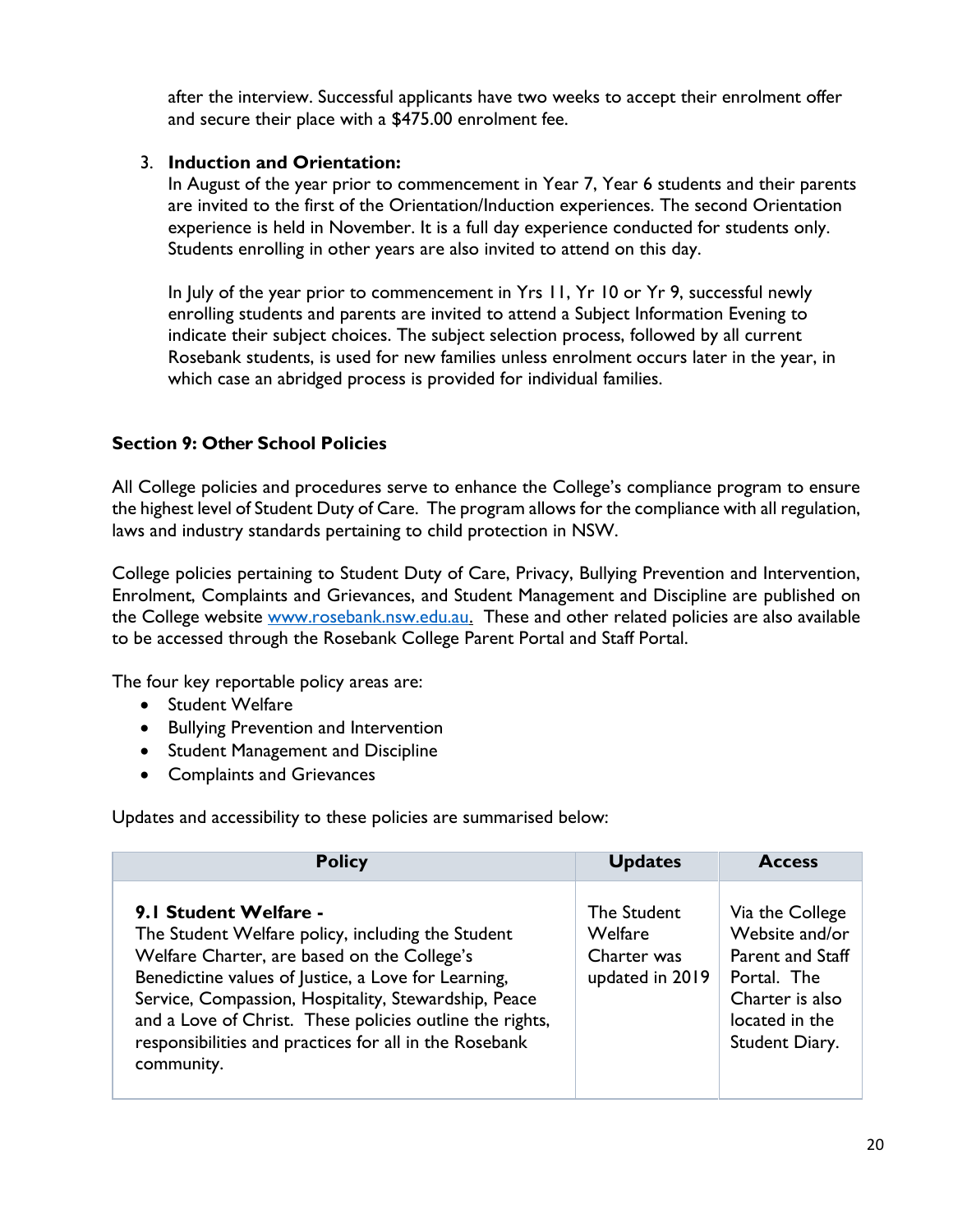| <b>Policy</b>                                                                                                                                                                                                                                                                                                                                                                                                                                                                                                                                                                                                                                                                                                                                                 | <b>Updates</b>                                                                        | <b>Access</b>                                                   |
|---------------------------------------------------------------------------------------------------------------------------------------------------------------------------------------------------------------------------------------------------------------------------------------------------------------------------------------------------------------------------------------------------------------------------------------------------------------------------------------------------------------------------------------------------------------------------------------------------------------------------------------------------------------------------------------------------------------------------------------------------------------|---------------------------------------------------------------------------------------|-----------------------------------------------------------------|
| 9.2 Bullying Prevention and Intervention -<br>The focus of the College's anti-bullying policy is to<br>build positive relationships; it defines bullying and<br>details a course of action for students who feel that<br>they have been bullied. It also encompasses<br>cyberbullying.                                                                                                                                                                                                                                                                                                                                                                                                                                                                        | The Bullying<br>Prevention and<br>Intervention<br>Policy was<br>updated in 2019       | Via the College<br>Website and/or<br>Parent and Staff<br>Portal |
| 9.3 Student Management Policy and Discipline<br><b>Guidelines-</b><br>This policy identifies different levels of student<br>management which is useful to students and parents. It<br>outlines procedures in place for dealing with a variety of<br>student management issues, including behavioural<br>matters and concerns with application to learning.<br>Justice to all concerned and restoration of damage, are<br>at the heart of these procedures.                                                                                                                                                                                                                                                                                                    | No changes in<br>2019                                                                 | Via the College<br>Website and/or<br>Parent and Staff<br>Portal |
| 9.4 Reporting Complaints and Grievances -<br>Rosebank is committed to handling complaints<br>effectively and efficiently, responding with procedural<br>fairness. This policy outlines this process, which has<br>included the establishment of an online complaints<br>management system, allowing the College to capture,<br>manage and report on complaints. Regular analysis of<br>complaints received and the implementation of<br>rectification actions, where deficiencies are identified,<br>are key to the College's commitment in this area.<br>Parents can raise concerns by email to<br>complaints@rosebank.nsw.edu.au. Any formal<br>complaint involving the Principal, must be submitted in<br>writing and emailed to chair@rosebank.nsw.edu.au | The Reporting<br>Complaints and<br><b>Grievances</b><br>policy was<br>updated in 2019 | Via the College<br>Website and/or<br>Parent and Staff<br>Portal |

#### **Section 10: School Determined Priority Areas for Improvement**

The Strategic Plan, is used as a guiding document to ensure the College is on track to deliver on the seven strategic priorities by 2020. Aligning with the College vision and the invested interest of the stakeholders, the College conducted surveys in the second half of 2019 (current staff, parents and exiting Year 12 students). The emerging themes are analysed with a vision to be incorporated amidst new strategies planned for 2021. In 2019, the College implemented and completed 117 strategies from a total of 237 strategies across 38 intents and indicators.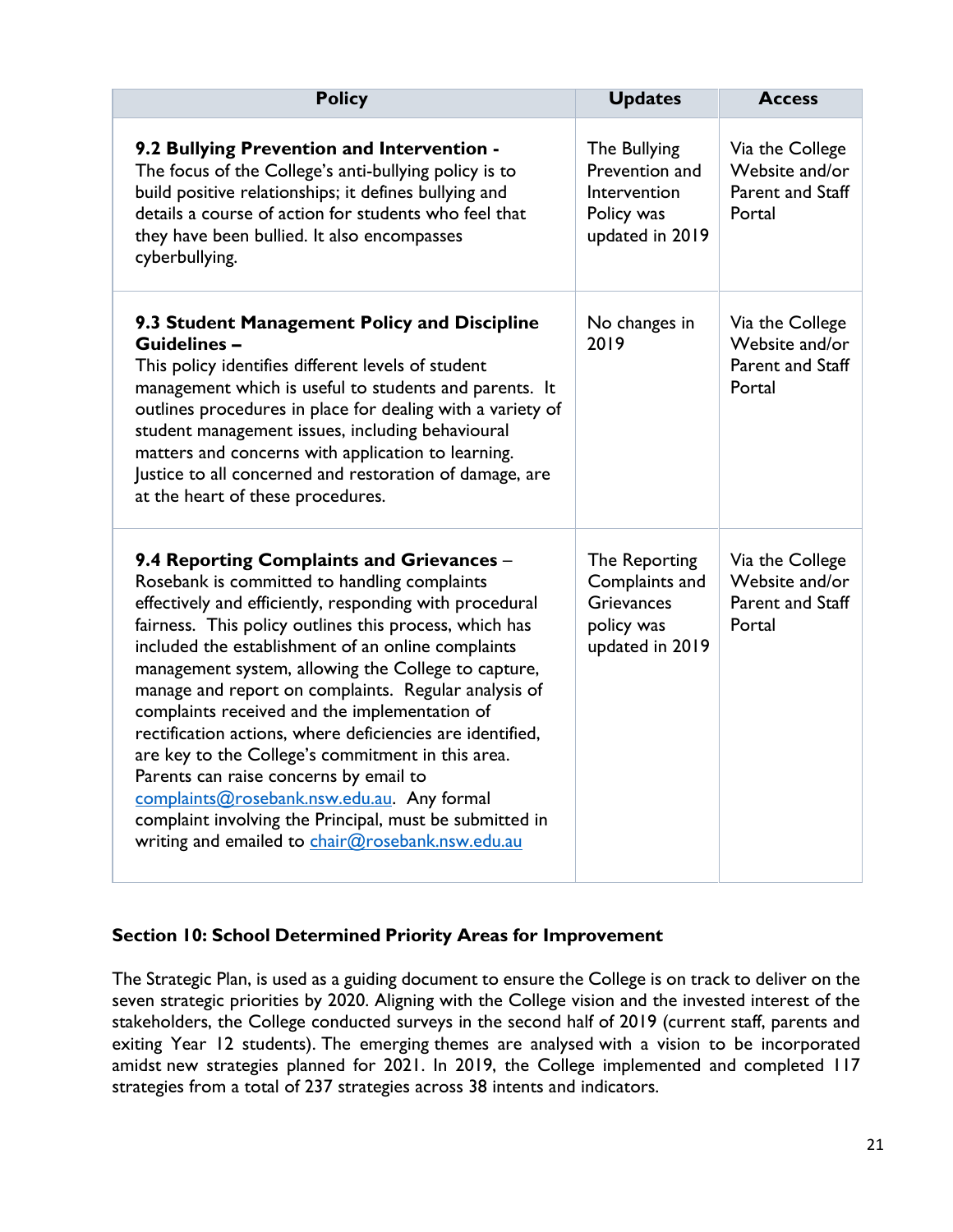School determined improvement strategic targets are established by the Annual Plan, contained within the College's Strategic Plan 2015-20. School determined improvements that were areas of focus in 2019 were:

#### **Pastoral Services**

- Investigate and implement an online system for logging and tracking of behaviour and pastoral concerns
- Develop the newly created position of Assistant Dean of Pastoral Care, its role, responsibilities and its effectiveness
- Overseeing the growth and implementation of Adamson and Hayes House
- Improve communication and connection with parents and families with a focus on contemporary teenage issues

#### **Learning Services**

- Focus on applying different types of student data in order to tailor learning and assessment activities to specific groups of students
- Develop the use of Exchange as a platform to create dynamic and innovative learning experiences for students
- Improve the teaching and learning cycle for Year 7 and 8 by combining formative and summative assessment and using this to inform semester reporting

#### **Ministry Services**

- Finalise and promote the agenda and timeline of the Ministry Team to all staff
- Implementation of the 2019 Staff Spiritual Formation Program in cooperation with the Staff Services Team
- Partner with the PLT to plan Reflection Days and House Celebrations
- Use the Mission Framework to set priorities in the life of the College and undertake a process to identify gaps
- Plan and support of the 2019 Benedictine Educators Network (BENet) Conference, Sydney
- Explore links embracing solidarity for all cultures, especially the First Peoples of Australia who have been the traditional custodians of this land
- Implementing a child safety code of behavior specifically related to Ministry activities locally, nationally and internationally (eg. Immersions)

#### **Staff Services**

- Finalise the support structure for all staff in processes of teacher accreditation
- Implement processes and structures to support staff to be equipped to satisfactorily meet the Teaching Standards in Graduate, Proficient, HAT and Lead career stages.
- Develop a framework for staff formation, wellbeing and professional development associated with teacher registration through existing staff planning and review tools (RPPR, Peer Observation, PLNs)
- Creation of a suite of courses for staff formation as school-based NESA endorsed PD hours
- Ensure ongoing development of annual training program for staff specific to child protection

#### **Business Services**

Expand the auditorium and construction of the related colonnade. Commence the design of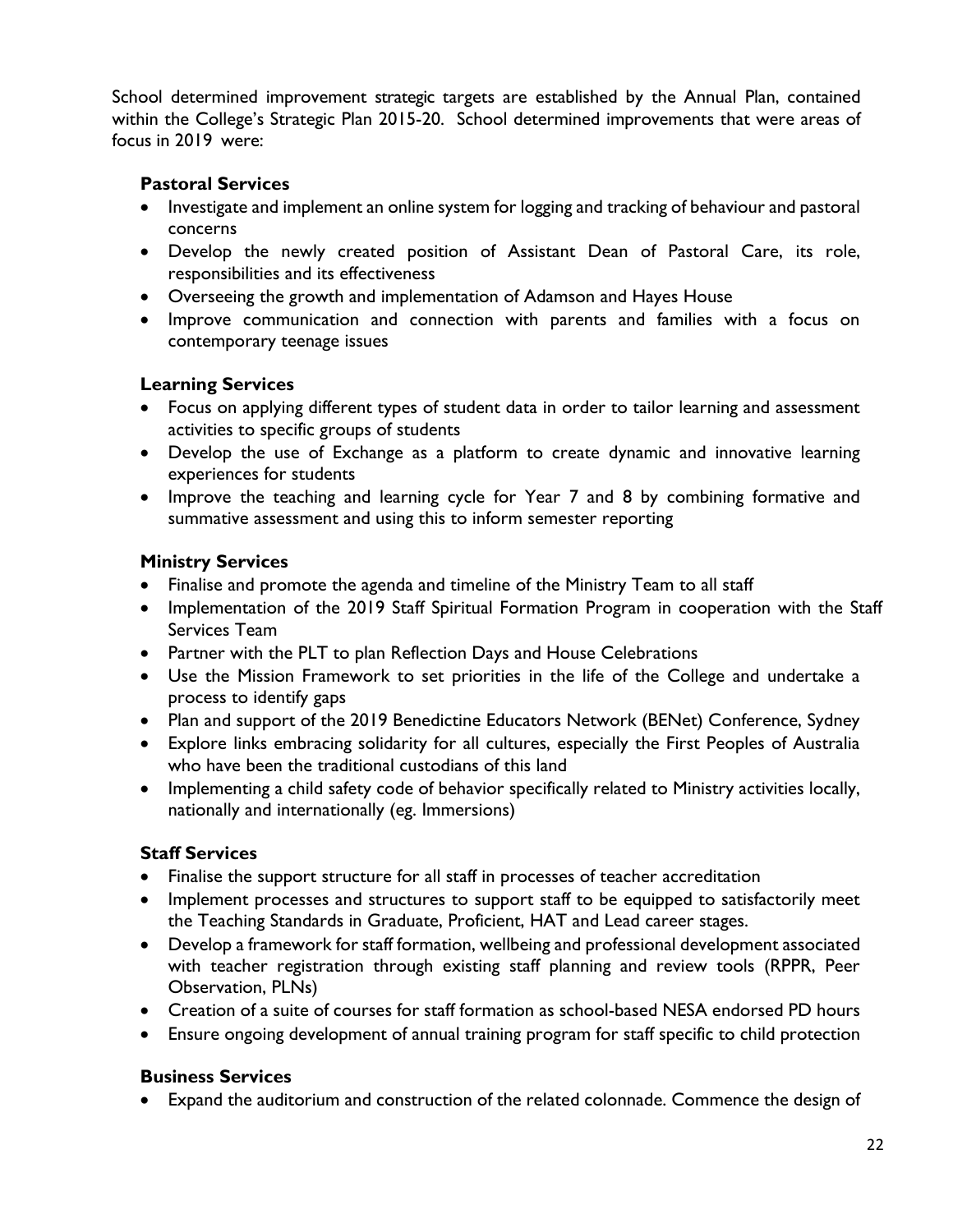the additional 300-seat performance and presentation space in Palm court

- Implement an alternate disaster recovery power supply solution strategy for the College
- Review the financial package used in the College
- Update College Procurement Policy including the College Delegations of Authority
- Identifying current and future resource/facilities needs to ensure timely design, funding, preparation and construction
- Digitise paper-based transactions, record keeping and the reporting of family account information

#### **Administration Services**

- Review policies and systems for the effective creation and management of College Events
- Increase and maintain a pool of capable casual teachers with representation from each subject area
- Provide effective orientation for our new casual teachers

#### **Management Services**

- Integrate reporting, assurance and staff learning packages into the College's Compliance and Risk Framework
- Broaden the educational programs for parents to provide opportunities to engage collaboratively with the school community including workshop webinars to facilitate access for all parents
- Develop the newly created position of Risk and Compliance Manager
- Maintain a regulatory and legislatively initiated policy review mechanism and set of protocols for implementing policy changes and updates to the College's Child Safeguarding Commitment Statement

#### **Section 11: Initiatives promoting Respect and Responsibility**

In the year of Benedictine wisdom our Pastoral Care Program aimed at equipping our young men and women with the wisdom to face challenges with confidence, resilience and strength. Through our House-based Vertical Pastoral System, formalised Pastoral Care Program, House Activities and other pastoral initiatives we have continued to guide students to build respect for the College, themselves and for others. They do this by taking responsibility for actions, choices and behaviours.

Our House System was expanded to include the integration of two new Houses, Adamson and Hayes. They integrated with ease through solid leadership from both the House and Assistant House Coordinators and the elected House Student Leaders. All Houses continued to nurture a sense of belonging, connection and House spirit.

The vertical nature of our Home Rooms allows for organic mentoring and support to occur and for friendships to develop across year groups. Our Year 9 Students were trained as Peer Support Leaders and led a program for the Year 7 Students. The Student Mentoring Program connected our Year 11 and 12 students with their Senior Home Room Teacher, with their academic and pastoral welfare as a focus. Through our academic and pastoral tracking to inform the conversation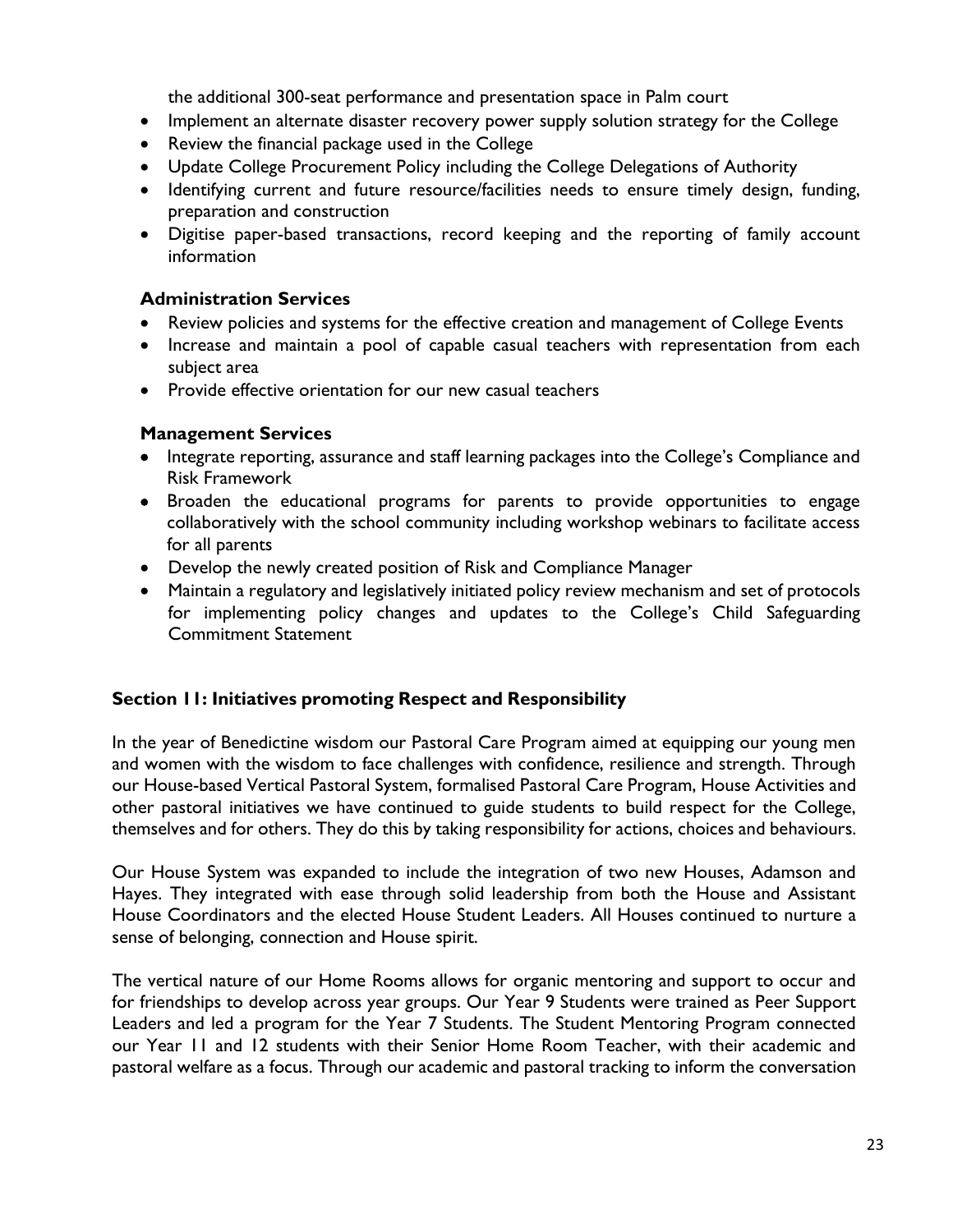The Infringement System was developed in August to record breaches of our uniform, grooming and mobile phone policies. Designed to identify patterns in choices of behaviour and for strategies to be developed and implemented. Aimed at the student taking responsibility for the manner in which they present and conduct themselves.

In August the CARES (Community at Rosebank Enables Safeguarding) Program was launched, designed to empower students to stand up for themselves or others by reporting concerns of safety. An online reporting system was established and students participated in a workshop around safeguarding.

The House System maintained its essential connection with Ministry through the Retreat and Reflection Day Program. These experiences provided opportunities for the students to reflect and to take an inner look at their morals and values in an encouraging and supportive environment.

The Pastoral Leadership Team consisting of House Coordinators and Assistant House Coordinators, supported by our Home School Liaison Officer and three College Counsellors, worked together to enhance the wellbeing of our students. The formalised Pastoral Care Program is delivered in House Year Groups to ensure that students are exposed to elements of social and emotional education. The Program allows for age related issues to be explored and investigated and the dynamic nature of the program allowed for additions and alterations to be made on a needs basis.

Our Student Leadership Coordinator and our Service Group Leaders provided guidance to our Student Leaders and mentored them in each of their roles.

Wellbeing Week, held in September, was a reminder to all staff and students of the importance of meditation, gratitude, mindfulness, laughter and fun.

The Lunch Club Program continued to flourish with a range of new clubs run each term. From the Dungeons and Dragon Club to the Sign Language Club our staff and students ran these with dedication and fervour. Attended by students of all ages they created connections and offered an encouraging and positive experience for all in attendance.

Each year the College also solemnly commemorates ANZAC Day and Remembrance Day. Students work to support Catholic charities for those in need, such as Caritas Australia's Project Compassion and St Vincent de Paul, through the Winter and Christmas appeals.

#### **Section 12: Parent, Student and Teacher Satisfaction**

#### **12.1 Parent Survey**

In 2019, parents, carers and guardians completed an extensive annual survey to assist the College in determining levels of satisfaction and highlight areas where improvements could be implemented. The majority of parents acknowledged a high degree of satisfaction with Rosebank College. This was evident through enrolment demand from current and prospective parents, survey insights collected throughout the year, opinion polls and parent forums.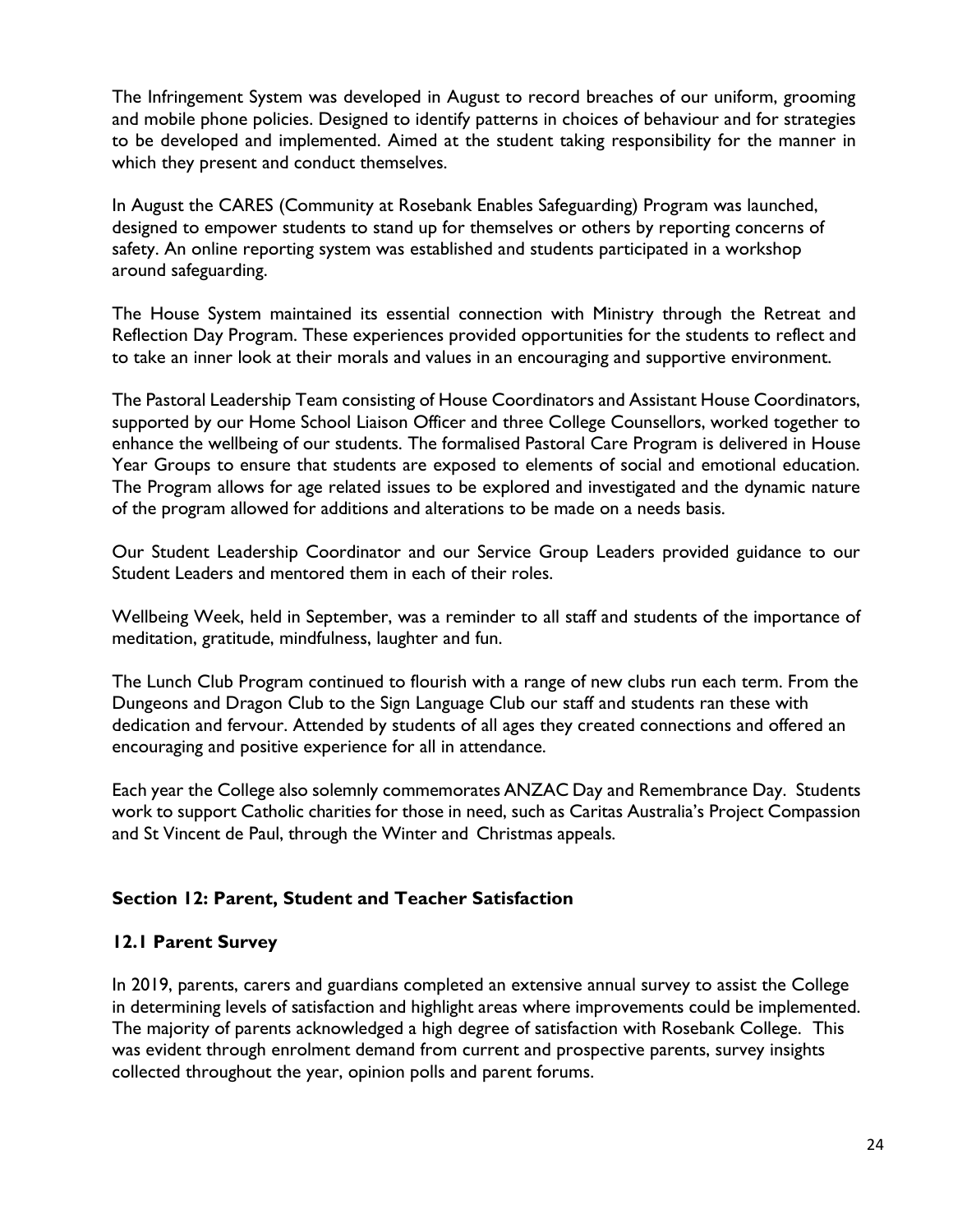Survey categories included School Communication and Traditions, Technology Resources and Facilities, Marketing and Promotion, Choosing Rosebank, Learning, Pastoral Care, Program, Services and Activities, Parent Communication and Satisfaction.

Sample affirmations and suggests from the 2019 Parent Survey:

#### Affirmations:

- Produce well-grounded students with good values.
- Excellent pastoral care, values, diversity of choice, leadership, communication, ICT, transparency/ parent engagement.
- Offer a diverse and great amount of extra-curricular activities. School has a great sense of community.
- The teachers are always there for the students to talk to when they need help. The school offers many opportunities for the students to develop their skills and learn new skills. The teachers are also good at giving feedback to parents when needed. The school offers the kids so much support e.g. after school tutoring/homework support
- The staff always come across so engaged and committed to their jobs and the students.
- Look after student's welfare and needs very well. Offer a fantastic range of opportunities for students of all abilities. Great communication with families.
- Sense of community, helping raise people who are caring and compassionate and with the knowledge that they are capable of being a kind and productive manner of society on whichever field they choose.
- Provide quality teachers and education. Great facilities. Inclusive attitude for students.

#### Suggestions:

- Make programs (e.g. lunchtime clubs and sports) more visible to parents so that we can encourage child to participate.
- Monitor non-educational website usage on school computers
- Liaise with council to improve external facilities e.g. greenspace and new footpaths.
- I'm not sure. We can all be better, but I think Rosebank does well. Maybe a pool?
- Extension of representative opportunities in Co-curricular so that more of the growing student body can engage in that gained from representing the school.

#### **12.2 Student Exit Survey**

The Graduating Class of 2019 had an opportunity to give voice to their experiences at Rosebank College through the Year 12 Student Exit Survey. Their feedback and suggestions are heard by the College Leadership Team and Teachers, and used to assess what is working well and which areas could be improved upon. Survey categories included School Communication and Traditions, Technology Resources and Facilities, Marketing and Promotion, Choosing Rosebank, Learning, Pastoral Care, Program, Services and Activities, Parent Communication and Satisfaction.

Sample affirmations and suggestions from the 2019 Year 12 Student Exit Survey: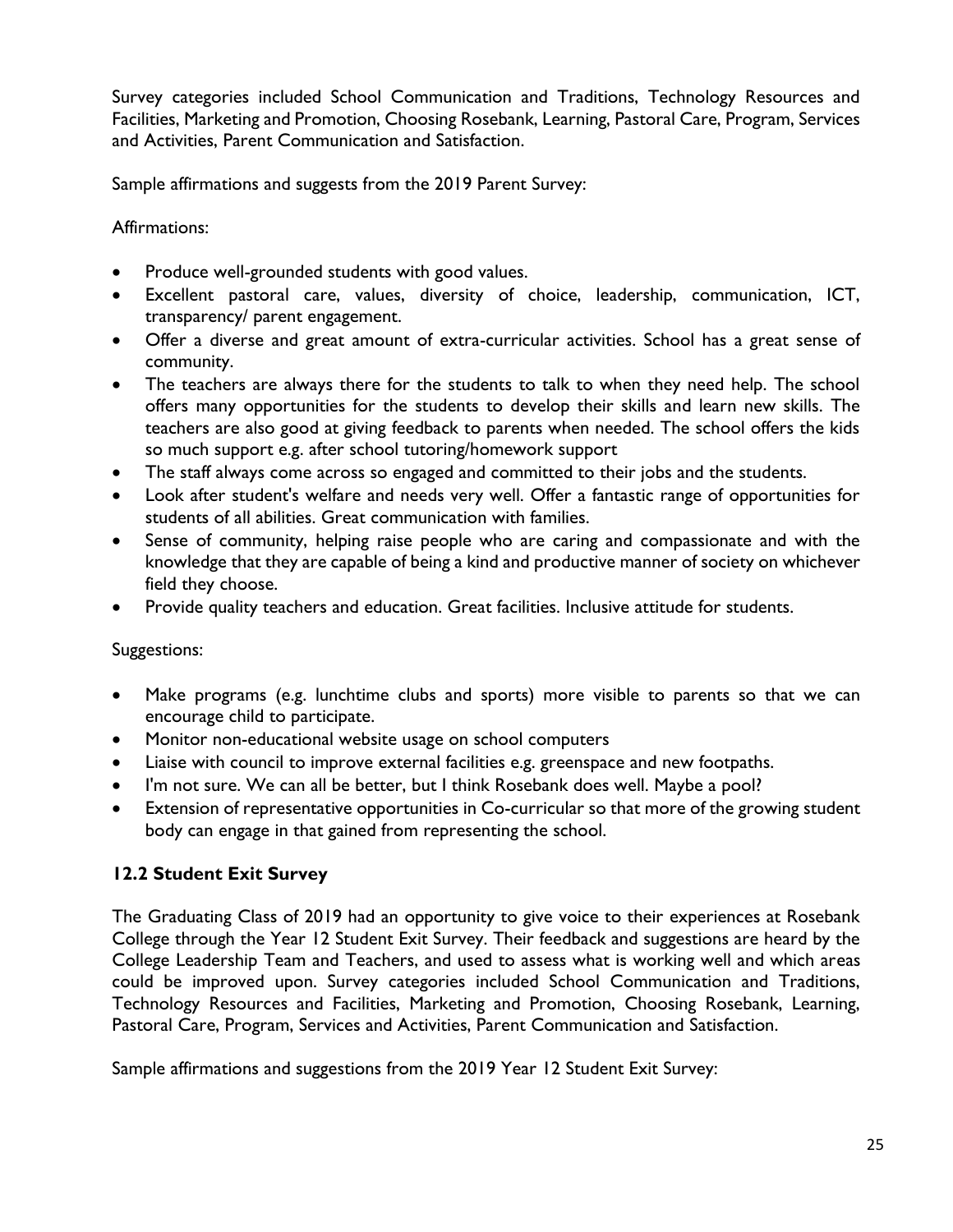#### Affirmations:

- Through the relationships I built with peers, teachers, coaches and across all year groups within the school I explored the values of love, justice, hospitality, peace and stewardship and learnt the virtue of these values. Experiences such as Ministry Outreach were incredibly beneficial in this process. I highly recommend participation and continuation of Ministry Outreach.
- Rosebank has allowed me complete growth in my faith and development as me as a person and guiding me in my future.
- Through being House Captain I was able to be a figure to the younger students and connect with my peers. I learnt to convey ideas that I had and influence the lives of others. It also gave me responsibility which helped me grow and be considerate.
- I never really looked at my health Holistically and saw a purpose in my life. However, Rosebank has influenced me to question my existence and seek out goodness and opportunity in life.
- I think the College uniform is very nice, especially the senior uniform. I feel proud to be able to wear it.
- In recent years, there has been more of an effort and focus on mental wellbeing at Rosebank, which has been very good.
- I have formed a great bond with the people around me especially my house friends and my homeroom teacher.
- Rosebank strives in making sure students are supported and are provided with the help individuals need in my experience. I have been offered help in many aspects of schooling and personal life.
- My relationship with my house coordinator and assistant house coordinator is amazing, they make me feel really comfortable and are easy to talk to.
- I have always felt safe at Rosebank.
- My teachers have been very supportive and have worked closely to see me achieve. I have improved substantially over the years.
- Rosebank offers a wide range of subjects and courses that some schools would not offer so it allowed me to explore these areas further as these specific subjects interested me.

#### Suggestions:

- More leadership opportunities should be present to take greater effect, even if it is a small role just so students can feel involved
- It would have been nice to have a guest speaker which explains the full transition into university.
- Overall pretty good! However, sometimes there are issues regarding access to the internet which stops me from being able to continue, for example, my research
- I would prefer that the girls uniform had the pants option, or no tie, or long socks instead of stockings. Otherwise, I agree with the rules surrounding uniform, hair, earrings etc.
- All pretty good! Maybe provide a wider range of food at the cafeteria?
- There are so many co-curricular opportunities available at the College, which is amazing. The next movement should be to introduce more social-justice based activities, specifically for junior / middle school students.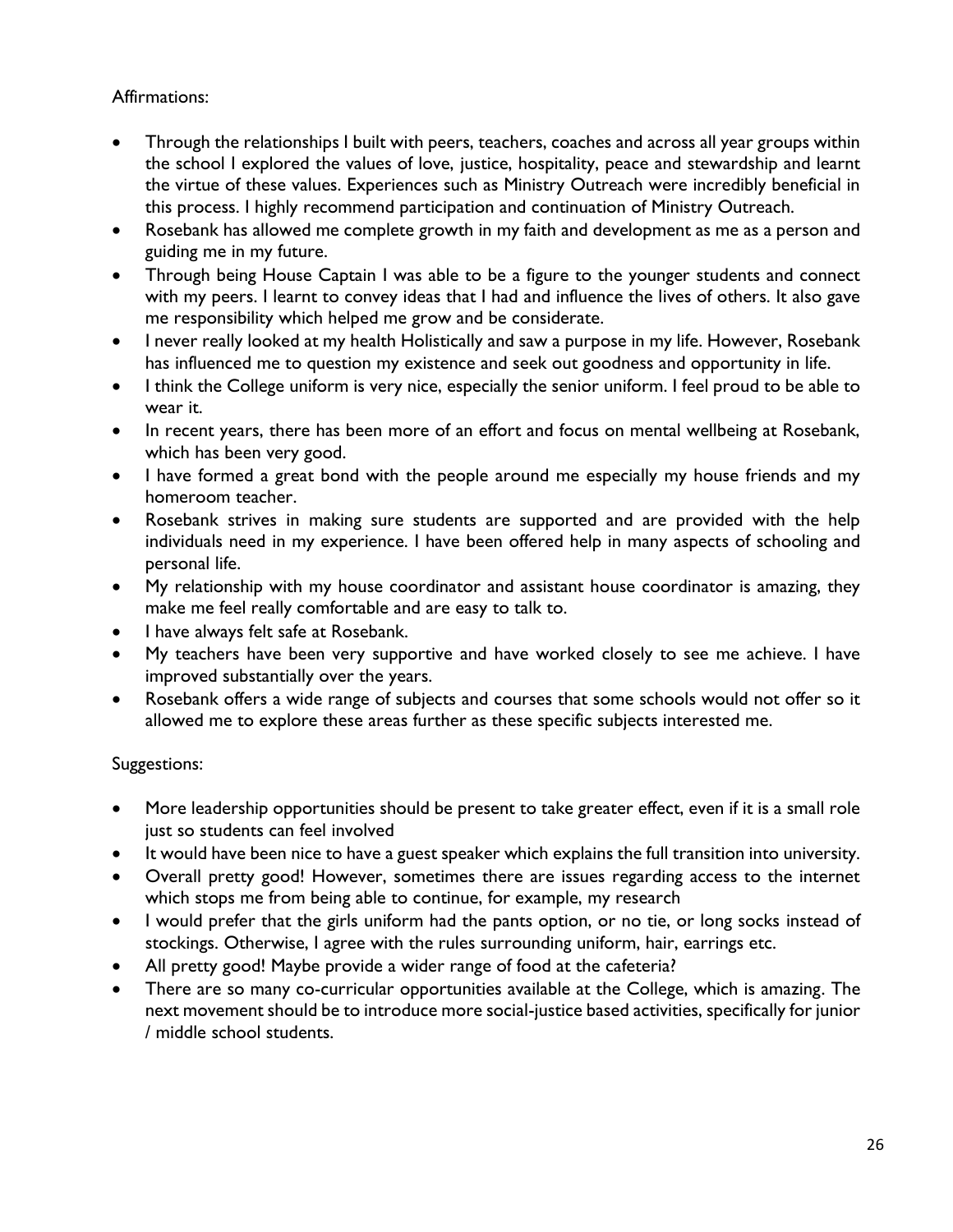#### **12.3 Staff Survey**

All College staff were asked to complete a survey also to provide a snapshot of their perception of the effectiveness of the College. Through the survey, staff were given the opportunity to make important suggestions on how the College can improve what it does.

Sample affirmations and suggestions from the 2019 Staff Survey:

#### Affirmations:

- I believe Rosebank treats its staff members as families in a very welcoming, hospitable, and supportive way. The management and communication system are getting better day by day together with the school expansion always feel that extra effort is noticed at Rosebank, commented upon favourably and, most importantly, appreciated. Incentives are likewise encouraged.
- For me, the Principal has so much knowledge and wisdom that it was be crazy not to learn from it. He is involved in every part of the business and is a strategic thinker and innovator.
- As busy as it is sometimes, I love coming to work each day.
- The Good Samaritan Benedictine heritage of the College is one of the main reasons I am here.
- I have always been proud of the innovative programs the College offers to students as well as the variety it offers families and students with a range of different interests.
- My goal is to progress my career within Rosebank and to be a part of the Rosebank family for a very long period.
- I have found the staff here incredibly warm and helpful, they have bent over backwards to support me in my role.
- Rosebank is a very busy school but full of friendly people and presents me with many opportunities for growth in my career.
- Rosebank College is well structured and offers a comprehensive education for students with a dedicated and supportive staff.
- I am very happy to work at Rosebank College. I have developed good relationships with staff and students and feel fulfilled in my work.
- The vast variety of opportunities offered to our students Rosebank is much better than our main competitors.

#### Suggestions:

- Continue to streamline efficiency and effectiveness of systems e.g. Edumate.
- Work with the student to help them realise the amazing opportunity they have being enrolled at Rosebank and to take advantage of all of the opportunities on offer.
- A little less paper work, move more things online!
- Show footage of the damage caused to the environment by littering.
- I have only been at Rosebank for one week so unable to comment, however I look forward to giving a more meaningful evaluation and contribution to planning next year.
- A wider variety of learning environments that extend beyond the traditional classroom setting – e.g. board rooms, lounges, long discussion tables, whiteboards as walls.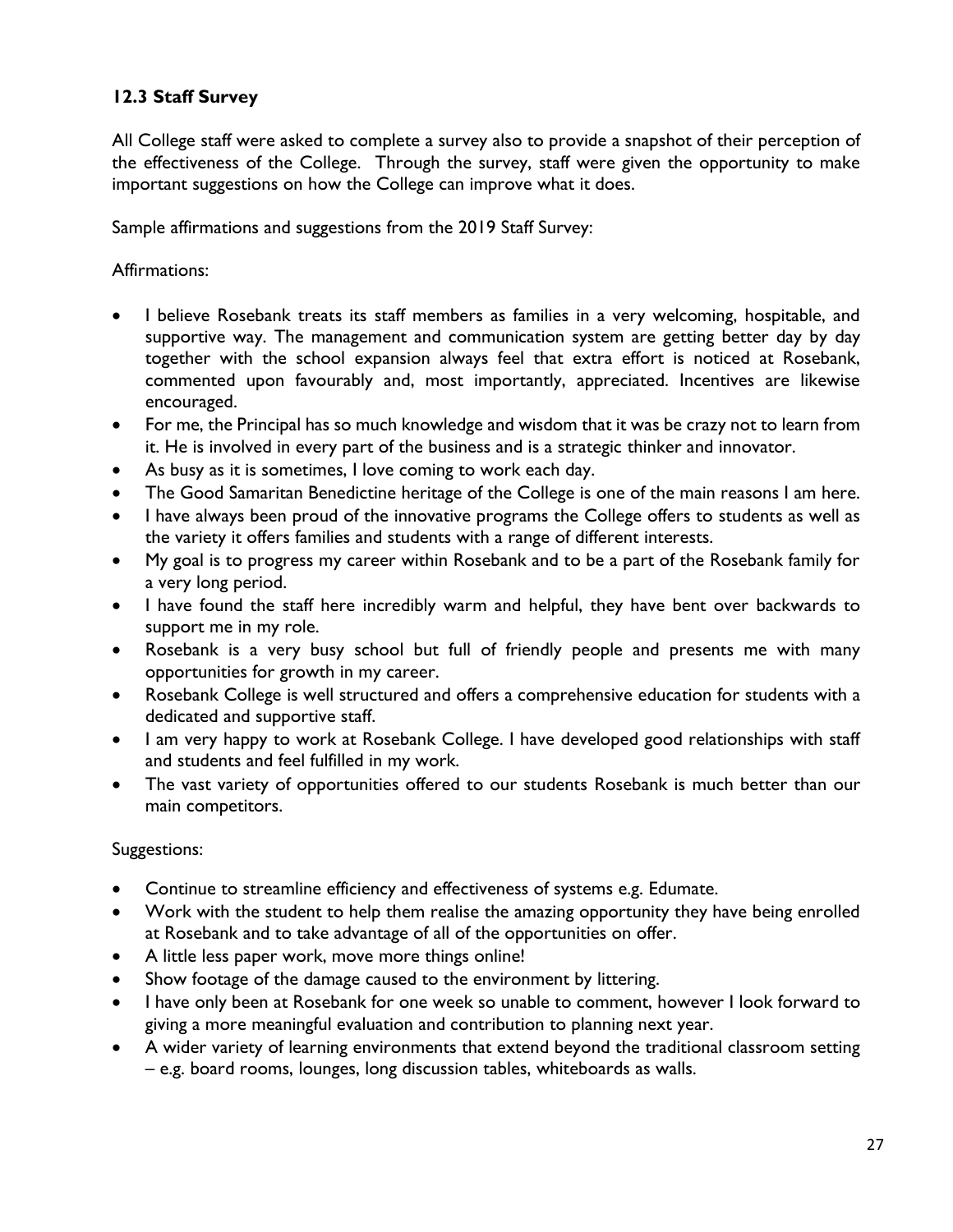#### **12.4 College Staff Involvement**

During the year all staff participated in a variety of College based events and activities which showcased the breadth of learning, innovation and celebration. These events were inclusive of Open Day, Benedict Day, PD Week, Discovery Week (which includes camps, retreats, Transition to Senior School and the Festival of Creative Spirit), the annual Co-Curricular and Presentation Evening, and several whole school Community Days.

All staff continue to have the opportunity to contribute their comments on College policy and procedures through active participation in structured Staff meetings, Faculty and Pastoral Team meetings, Support Staff meetings, Event and Reference Committees. All events and formation experiences include an evaluative tool and staff feedback is used to inform future practices.

In 2019, the College said farewell to eighteen staff members. Rosebank College recognises the contribution, wisdom and skill set that each of these staff have shared with colleagues, students and parents.

#### **Section 13: Summary Financial Information**

The College derives its income from:

- Parent payment of tuition fees and charges
- Commonwealth Government grants, both recurrent and capital
- State Government grants
- Interest received and revenue from trading operations



### **Income 2019**